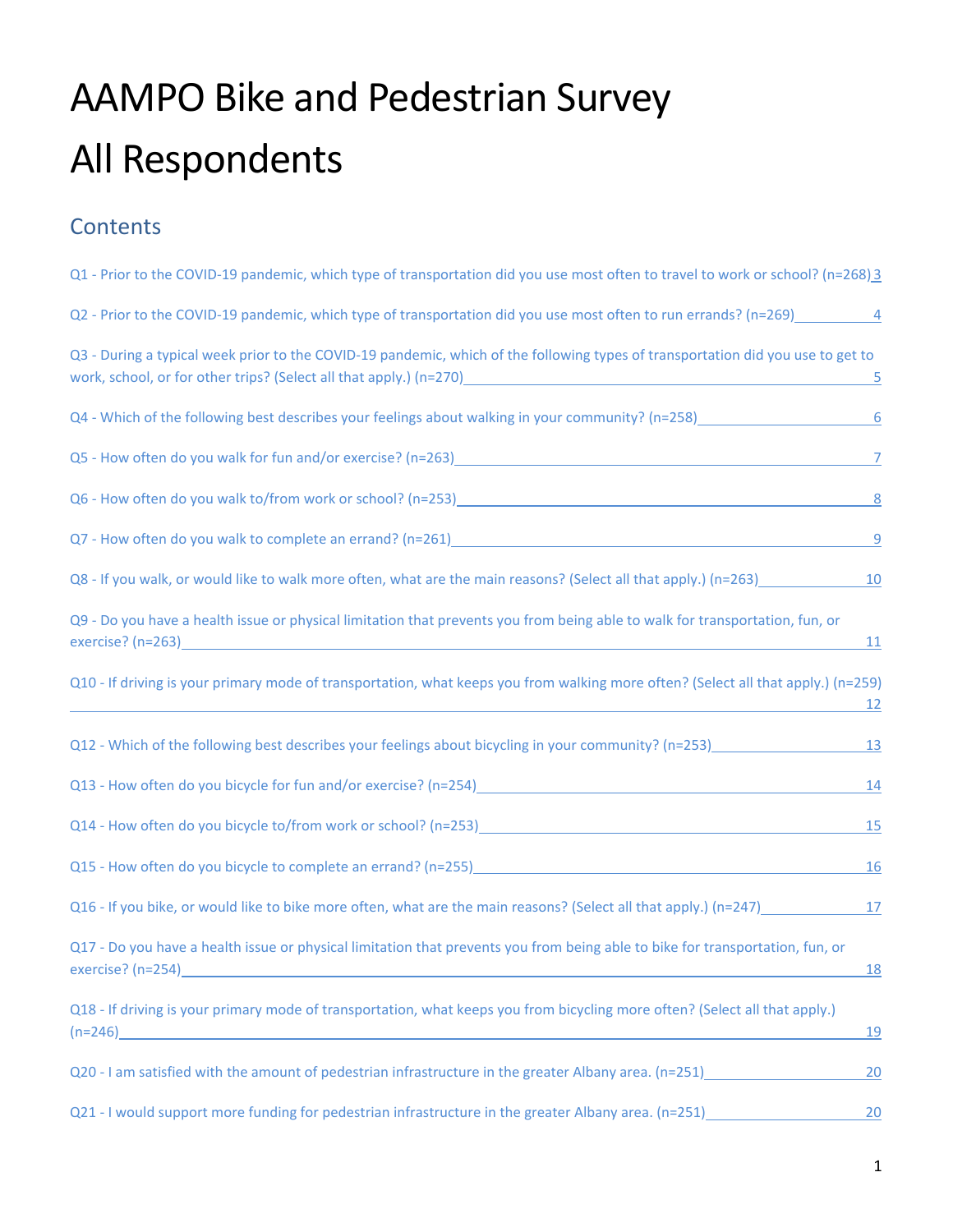| Q22 - I am satisfied with the amount of bicycle infrastructure in the greater Albany area. (n=252)                                                                                                                                                                                                               | 21        |
|------------------------------------------------------------------------------------------------------------------------------------------------------------------------------------------------------------------------------------------------------------------------------------------------------------------|-----------|
| Q23 - I would support more funding for bicycling infrastructure in the greater Albany area. (n=252)______________                                                                                                                                                                                                | 21        |
| Q24 - As a driver, I don't mind sharing the roadway with bicyclists. (n=252)<br>Q24 - As a driver, I don't mind sharing the roadway with bicyclists. (n=252)<br>Martin 2021                                                                                                                                      | 22        |
| Q25 - Below are examples of places you could ride a bicycle regardless to whether you actually ever do so. Please tell us your<br>level of comfort each bike riding scenario is to you. (n=250)<br>and the 250 management of communication and the communication of the control of the control of the control of | <u>23</u> |
| Q26 - Which of these would lead you to bike or walk more often? (Select all that apply.) (n=246)                                                                                                                                                                                                                 | 24        |
|                                                                                                                                                                                                                                                                                                                  | 25        |
| Q30 - Which best describes your age group? (n=248) 2008 2012 2022 2023 2024 2022 2023 2024 2022 2023 2024 2022                                                                                                                                                                                                   | 26        |
| Q31 - Which best describes your race or ethnic background? (Select all that apply) (n=248)                                                                                                                                                                                                                       | 27        |
|                                                                                                                                                                                                                                                                                                                  | 28        |
| Q32a - Do you have one or more school-aged children that walk or bike to school (either alone, with you, or with someone else<br>or a group)? (Select all that apply) (Age 5-10: n=64; Age 11-13: n=41; Age 14-17: n=34)                                                                                         | 29        |
|                                                                                                                                                                                                                                                                                                                  | 30        |
| Q34 - Which best describes the combined annual income of all members of your household? (n=242)_______________                                                                                                                                                                                                   | 31        |
|                                                                                                                                                                                                                                                                                                                  | 32        |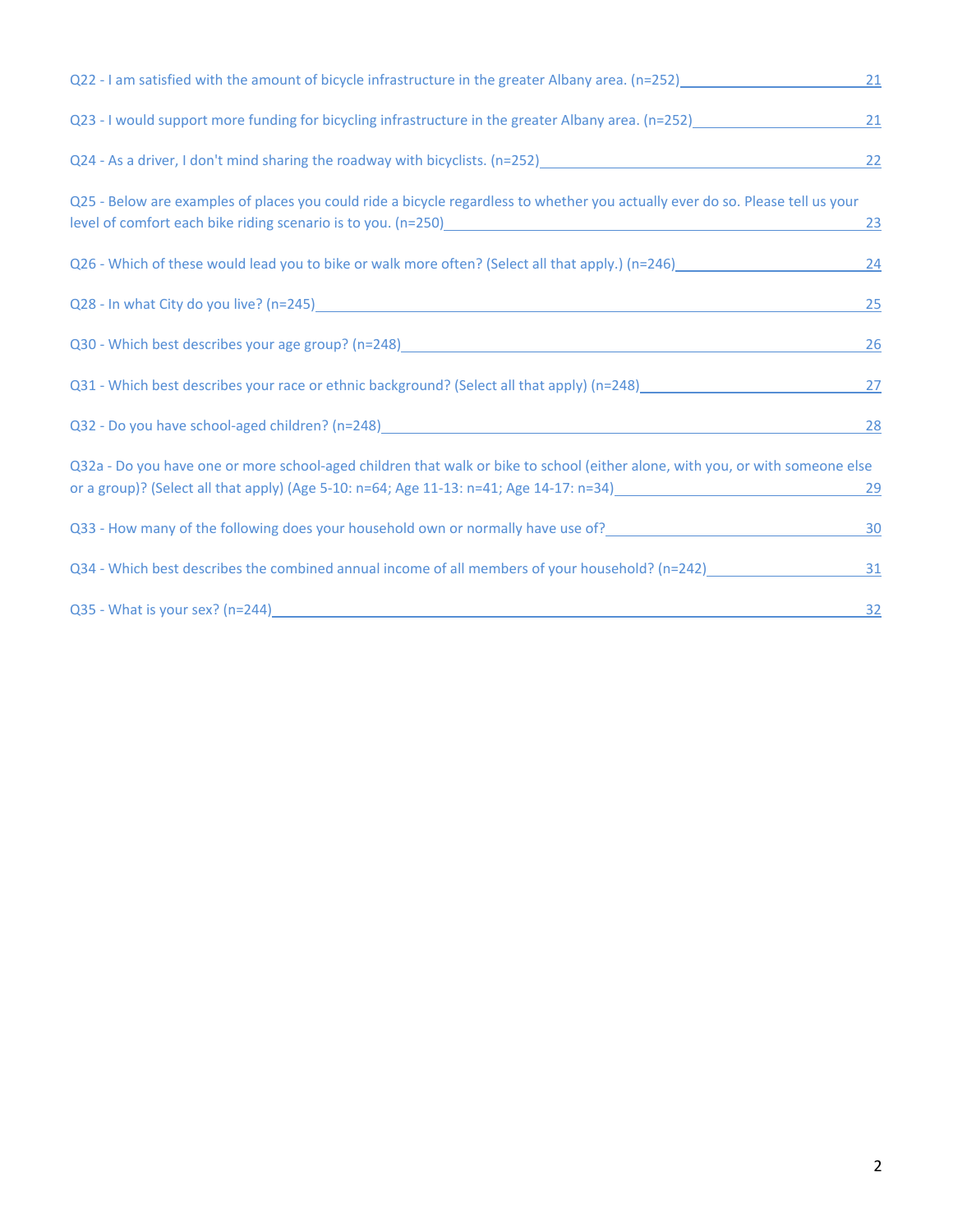<span id="page-2-0"></span>Q1 - Prior to the COVID-19 pandemic, which type of transportation did you use most often to travel to work or school? (n=268)



| #  | <b>Answer</b>                       | %    | Count |
|----|-------------------------------------|------|-------|
|    | Motor vehicle (drive alone)         | 63%  | 170   |
| 10 | I did not work or attend school     | 8%   | 21    |
| 9  | I did not travel to work or school  | 7%   | 20    |
| 6  | <b>Bicycle</b>                      | 7%   | 19    |
|    | Walk                                | 5%   | 14    |
|    | Carpool (drive or ride with others) | 4%   | 12    |
| 8  | Other (specify)                     | 3%   | 8     |
| 4  | Transit (Bus)                       | 1%   |       |
| 3  | Ride hail (taxi, uber, lyft, etc.)  | 0%   |       |
|    | Paratransit                         | 0%   | 0     |
|    | Total                               | 100% | 268   |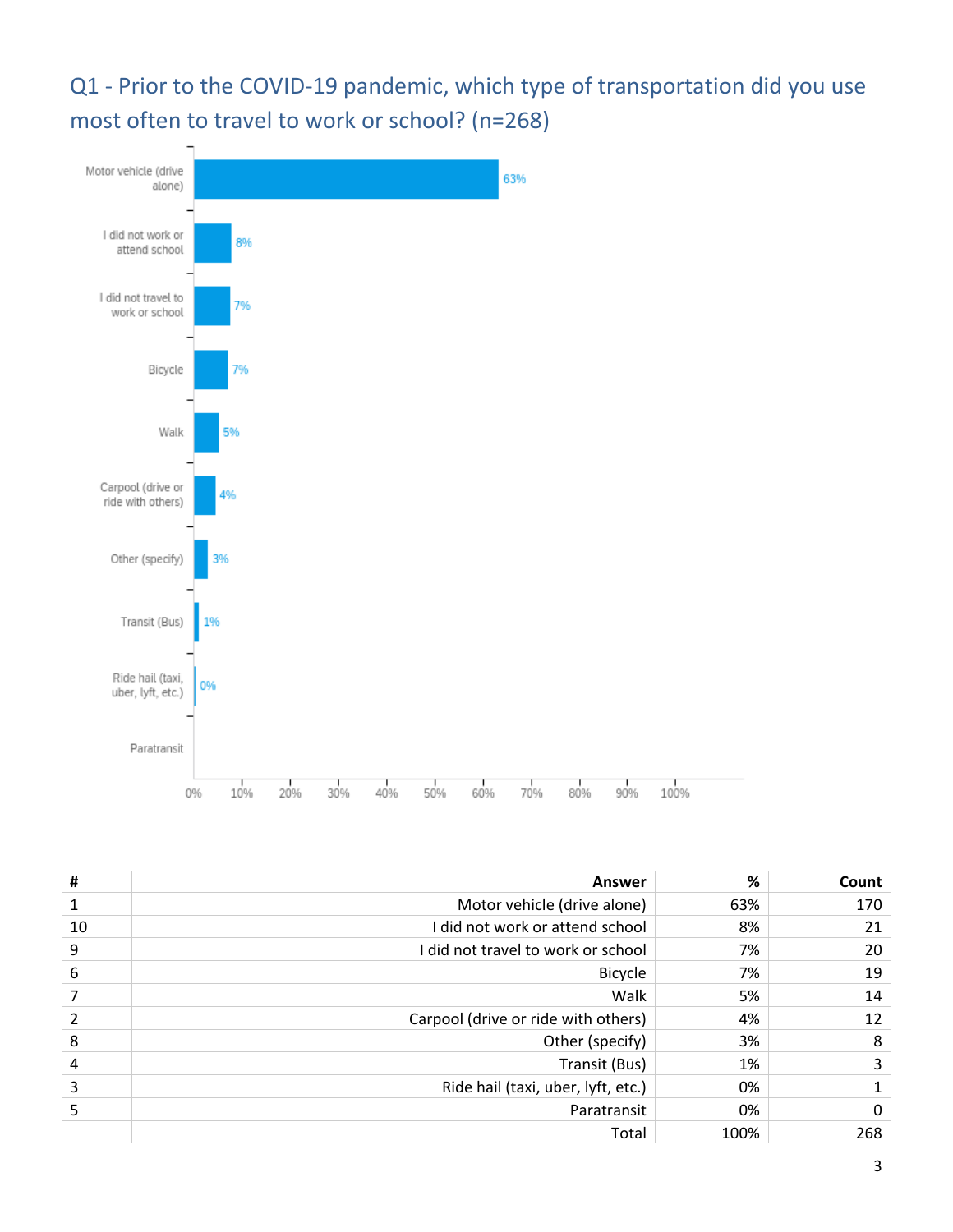<span id="page-3-0"></span>Q2 - Prior to the COVID-19 pandemic, which type of transportation did you use most often to run errands? (n=269)



| # | <b>Answer</b>                       | %    | Count |
|---|-------------------------------------|------|-------|
|   | Motor vehicle (drive alone)         | 84%  | 225   |
|   | Carpool (drive or ride with others) | 7%   | 19    |
| 3 | Ride hail (taxi, uber, lyft, etc.)  | 0%   |       |
| 4 | Transit (Bus)                       | 0%   |       |
|   | <b>Bicycle</b>                      | 3%   |       |
| 6 | Walk                                | 3%   |       |
|   | Other (specify)                     | 2%   | 6     |
|   | Total                               | 100% | 269   |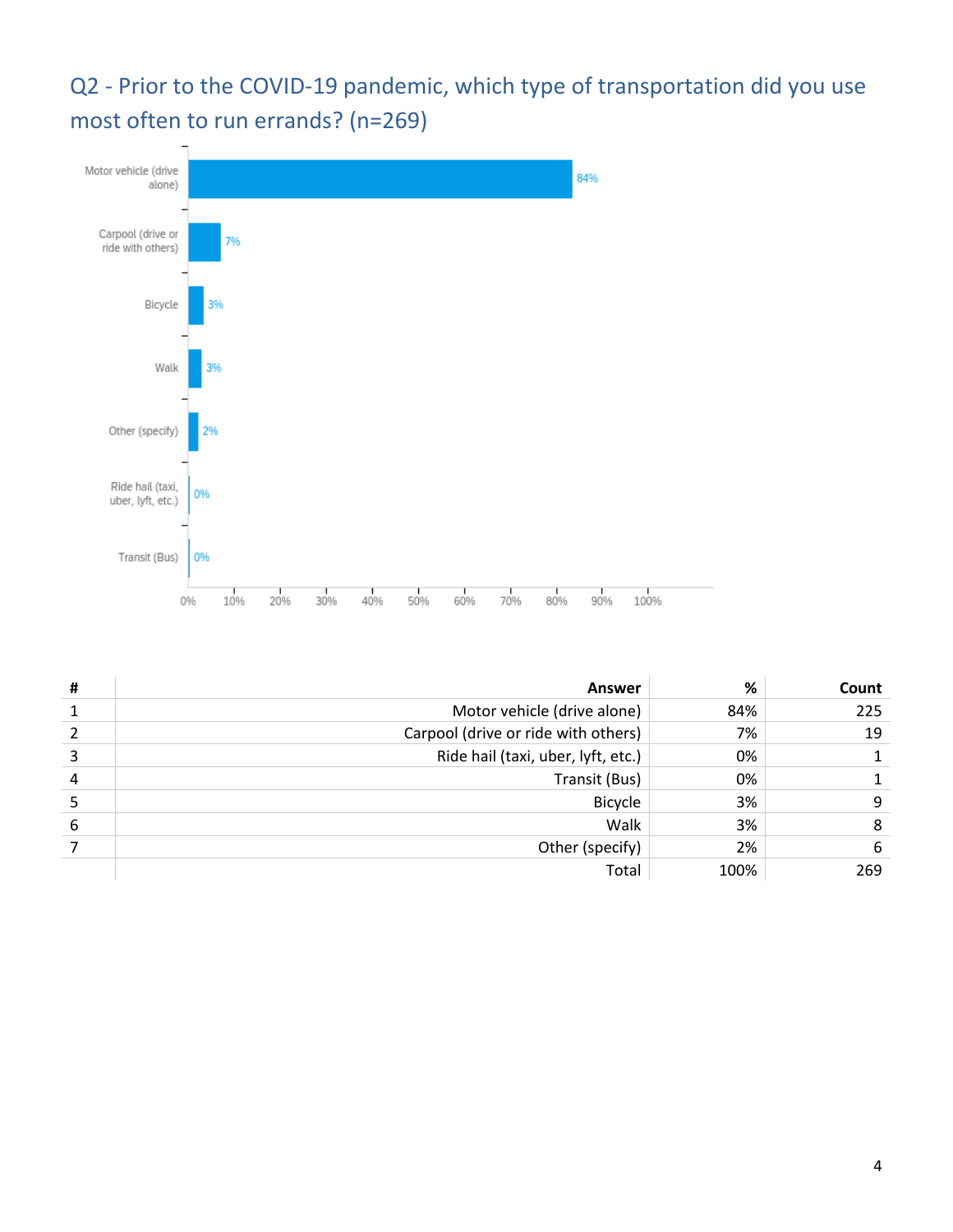<span id="page-4-0"></span>Q3 - During a typical week prior to the COVID-19 pandemic, which of the following types of transportation did you use to get to work, school, or for other trips? (Select all that apply.) (n=270)

Percentage of Responses



| Ħ              | <b>Answer</b>                       | %    | Count |
|----------------|-------------------------------------|------|-------|
|                | Motor vehicle (drive alone)         | 57%  | 243   |
| 6              | Walk                                | 17%  | 71    |
|                | <b>Bicycle</b>                      | 14%  | 62    |
|                | Carpool (drive or ride with others) | 8%   | 35    |
| $\overline{4}$ | Transit (Bus)                       | 2%   |       |
|                | Other (specify)                     | 1%   | 6     |
|                | Ride hail (taxi, uber, lyft, etc.)  | 1%   |       |
|                | Total                               | 100% | 429   |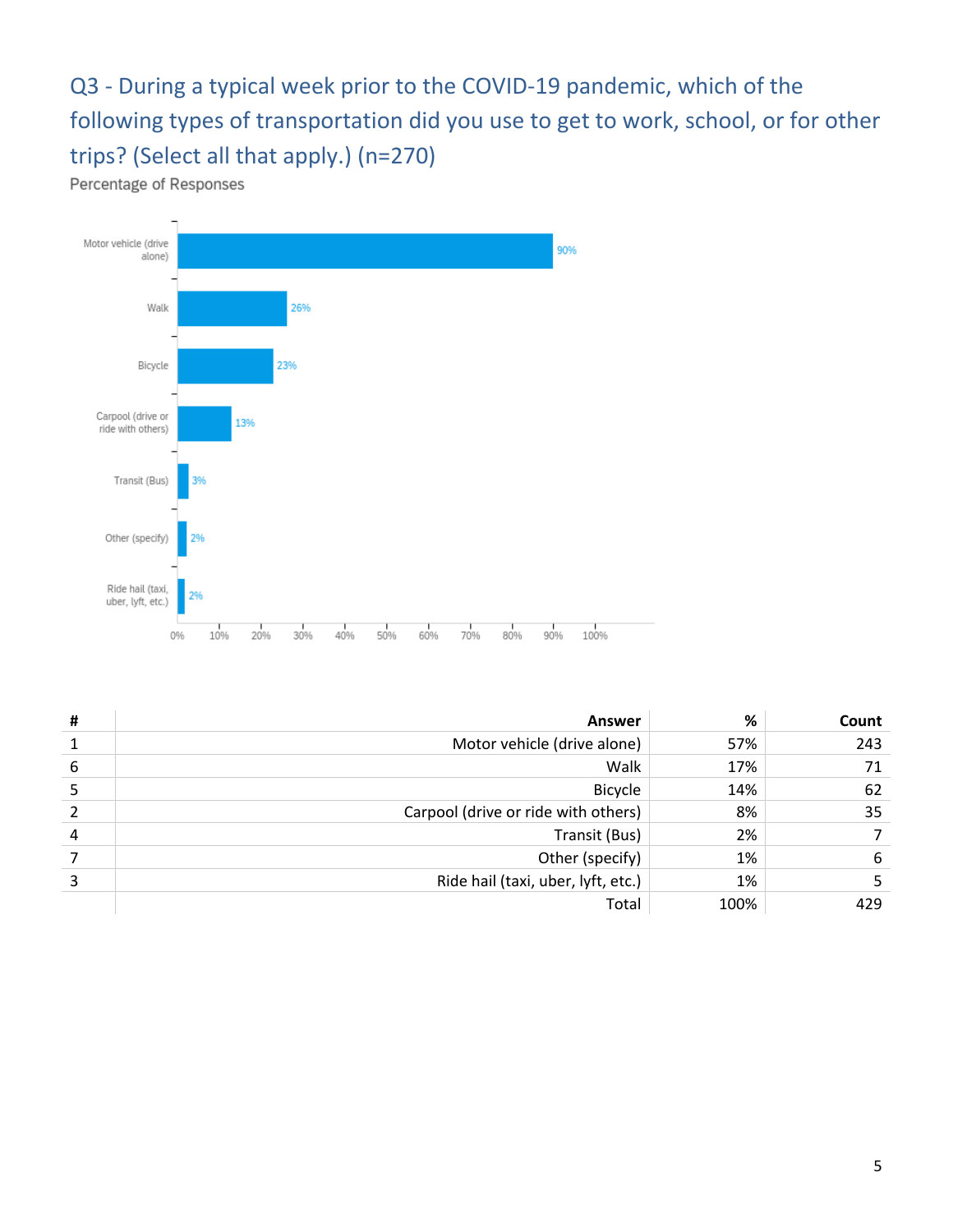<span id="page-5-0"></span>Q4 - Which of the following best describes your feelings about walking in your community? (n=258)



| #              | Answer                                                                                                       | %    | Count |
|----------------|--------------------------------------------------------------------------------------------------------------|------|-------|
| $\overline{3}$ | Comfortable walking on a busy street if there is some pedestrian specific infrastructure, like<br>sidewalks. | 72%  | 187   |
| $\overline{2}$ | Would like to walk, but not comfortable sharing the road or path with cars and/or bicycles.                  | 20%  | 51    |
| 4              | Comfortable walking on a busy street without pedestrian specific infrastructure, like sidewalks.             | 5%   | 13    |
|                | Not comfortable walking at all.                                                                              | 3%   |       |
|                | Total                                                                                                        | 100% | 258   |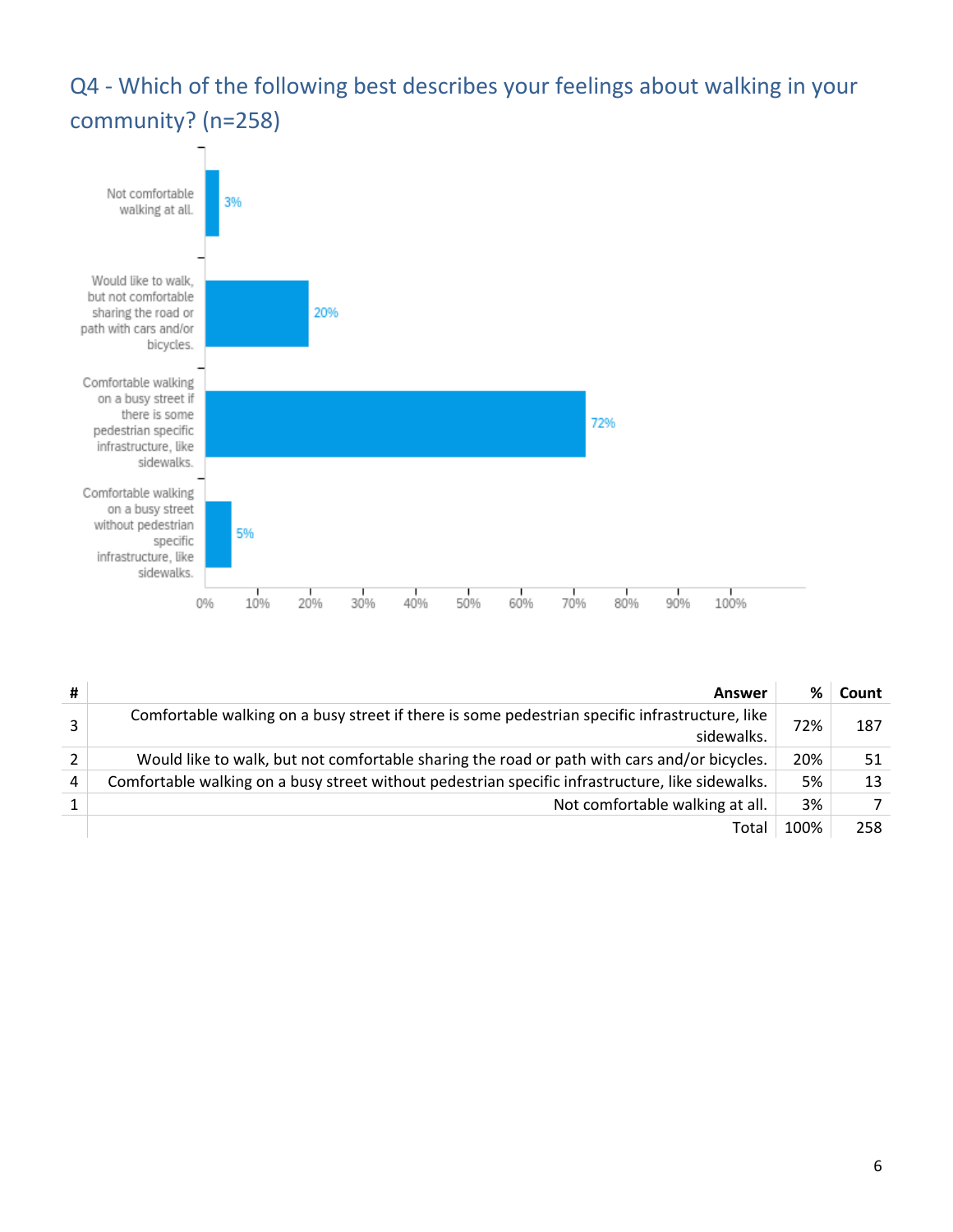

#### <span id="page-6-0"></span>Q5 - How often do you walk for fun and/or exercise? (n=263)

| # | <b>Answer</b>        | %    | Count |
|---|----------------------|------|-------|
|   | 4-6 times a week     | 25%  | 67    |
| 6 | Every day            | 22%  | 59    |
| 4 | 2-3 times a week     | 22%  | 57    |
| 3 | Once a week          | 11%  | 30    |
|   | Once a month         | 7%   | 19    |
|   | Never                | 6%   | 16    |
|   | More than once a day | 6%   | 15    |
|   | Total                | 100% | 263   |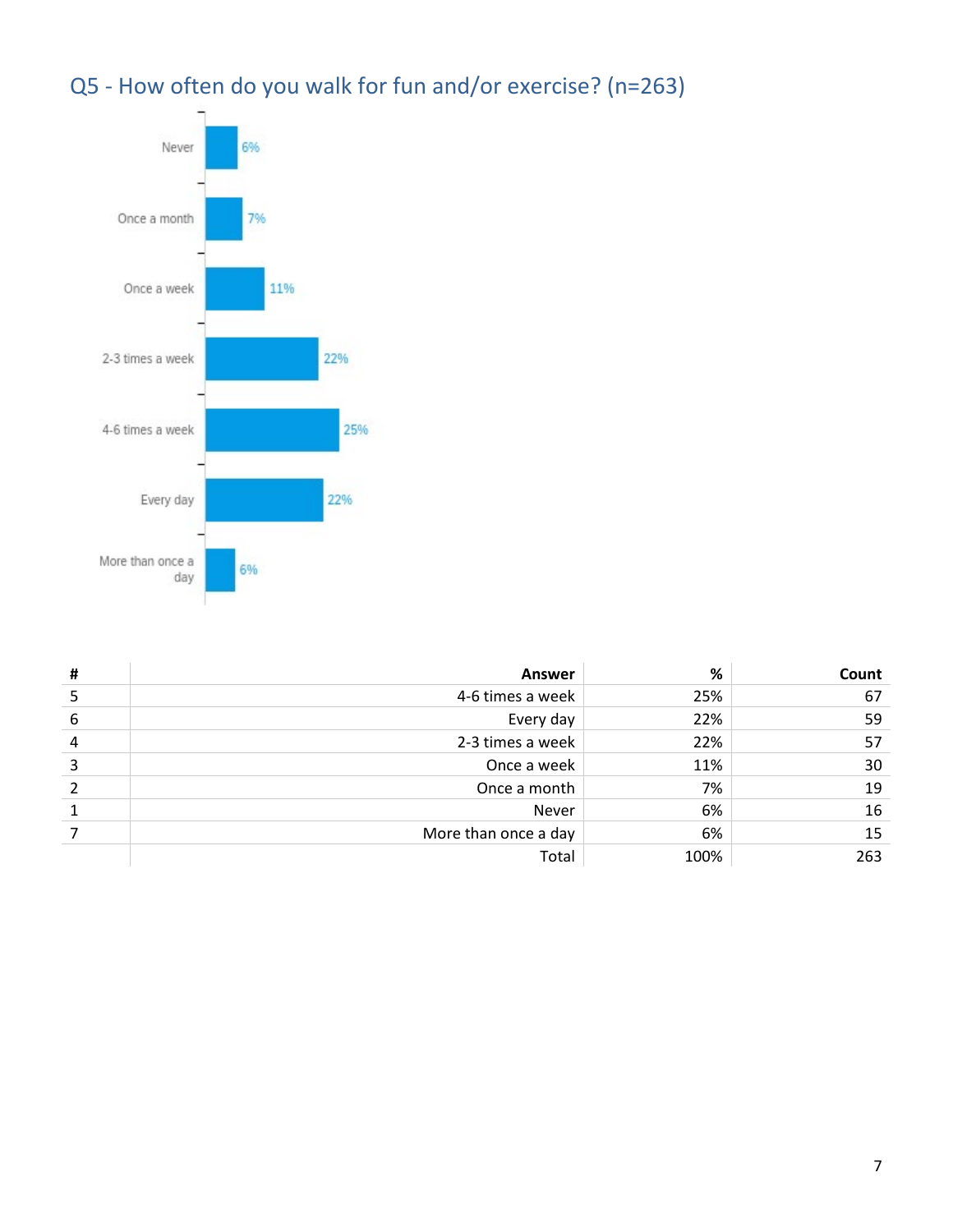<span id="page-7-0"></span>



| # | <b>Answer</b>        | %    | Count |
|---|----------------------|------|-------|
|   | Never                | 82%  | 207   |
|   | Once a month         | 6%   | 15    |
|   | 4-6 times a week     | 4%   | 10    |
| 4 | 2-3 times a week     | 3%   | 8     |
| 3 | Once a week          | 3%   |       |
| 6 | Every day            | 2%   |       |
|   | More than once a day | 0%   |       |
|   | Total                | 100% | 253   |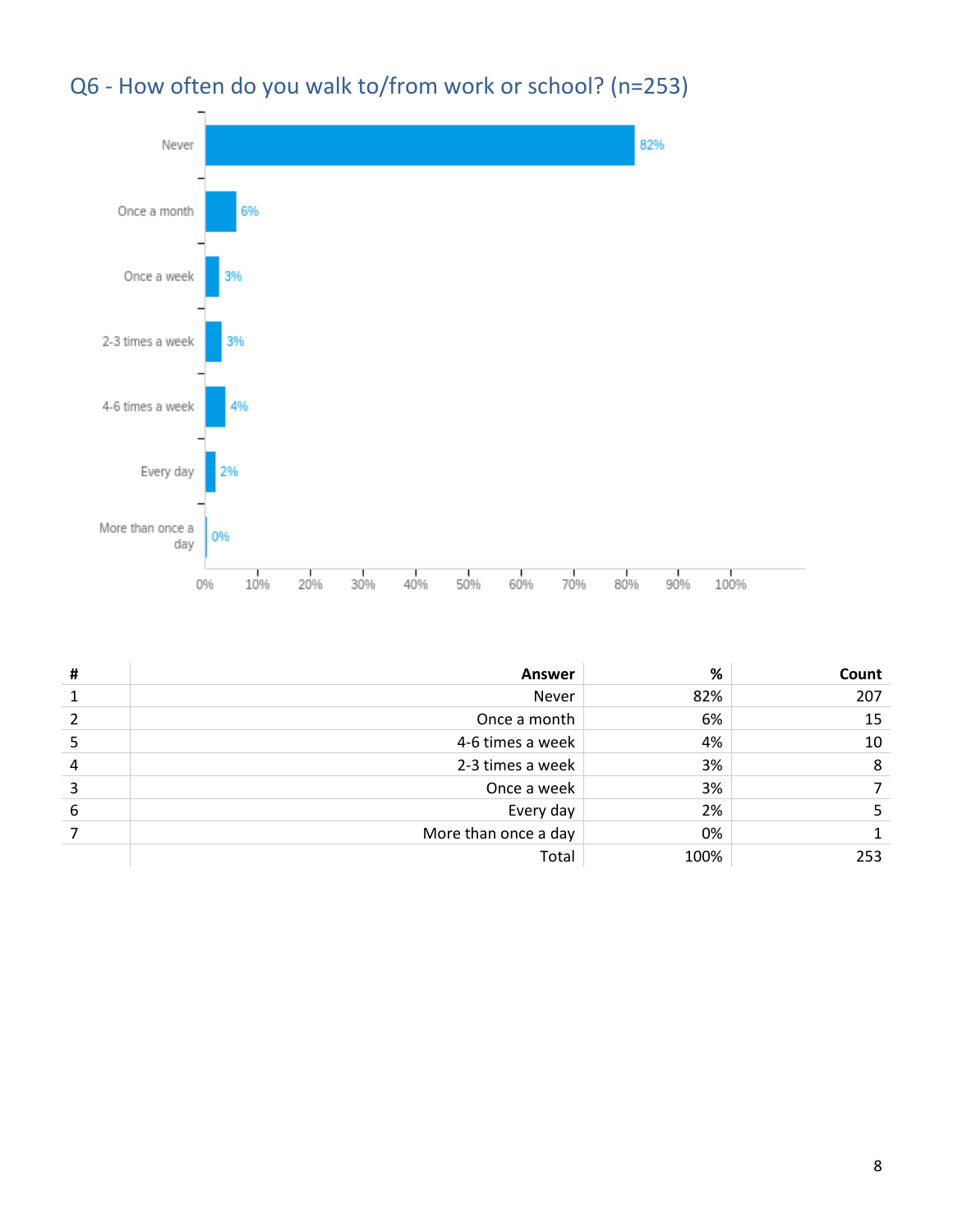#### <span id="page-8-0"></span>Q7 - How often do you walk to complete an errand? (n=261)



| # | <b>Answer</b>        | %    | Count |
|---|----------------------|------|-------|
| 1 | Never                | 46%  | 119   |
| 2 | Once a month         | 26%  | 67    |
| 3 | Once a week          | 15%  | 40    |
| 4 | 2-3 times a week     | 8%   | 22    |
| 5 | 4-6 times a week     | 2%   | 6     |
| 6 | Every day            | 2%   | 6     |
|   | More than once a day | 0%   |       |
|   | Total                | 100% | 261   |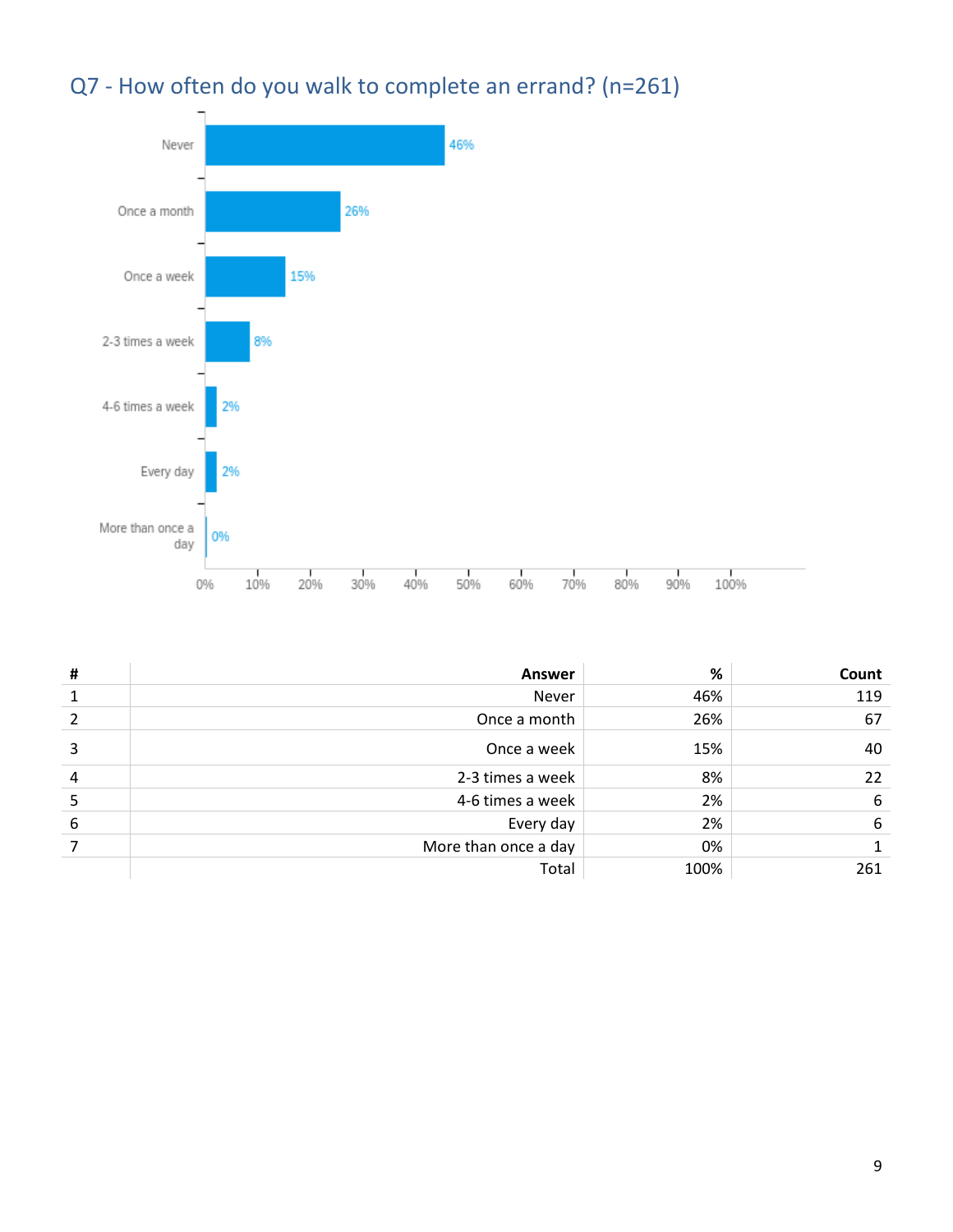<span id="page-9-0"></span>Q8 - If you walk, or would like to walk more often, what are the main reasons? (Select all that apply.) (n=263)



| # | Answer                                          | %    | Count |
|---|-------------------------------------------------|------|-------|
|   | <b>Health benefits</b>                          | 31%  | 238   |
| 2 | Recreation                                      | 19%  | 148   |
| 3 | Environmental benefits                          | 15%  | 118   |
| 6 | Social/community opportunities                  | 10%  | 79    |
| 4 | More affordable than driving a car              | 9%   | 66    |
| 5 | <b>Traffic reduction</b>                        | 8%   | 61    |
|   | More convenient than driving                    | 5%   | 35    |
| 9 | I do not walk or do not want to walk more often | 2%   | 14    |
| 8 | Other (please specify):                         | 2%   | 12    |
|   | Total                                           | 100% | 771   |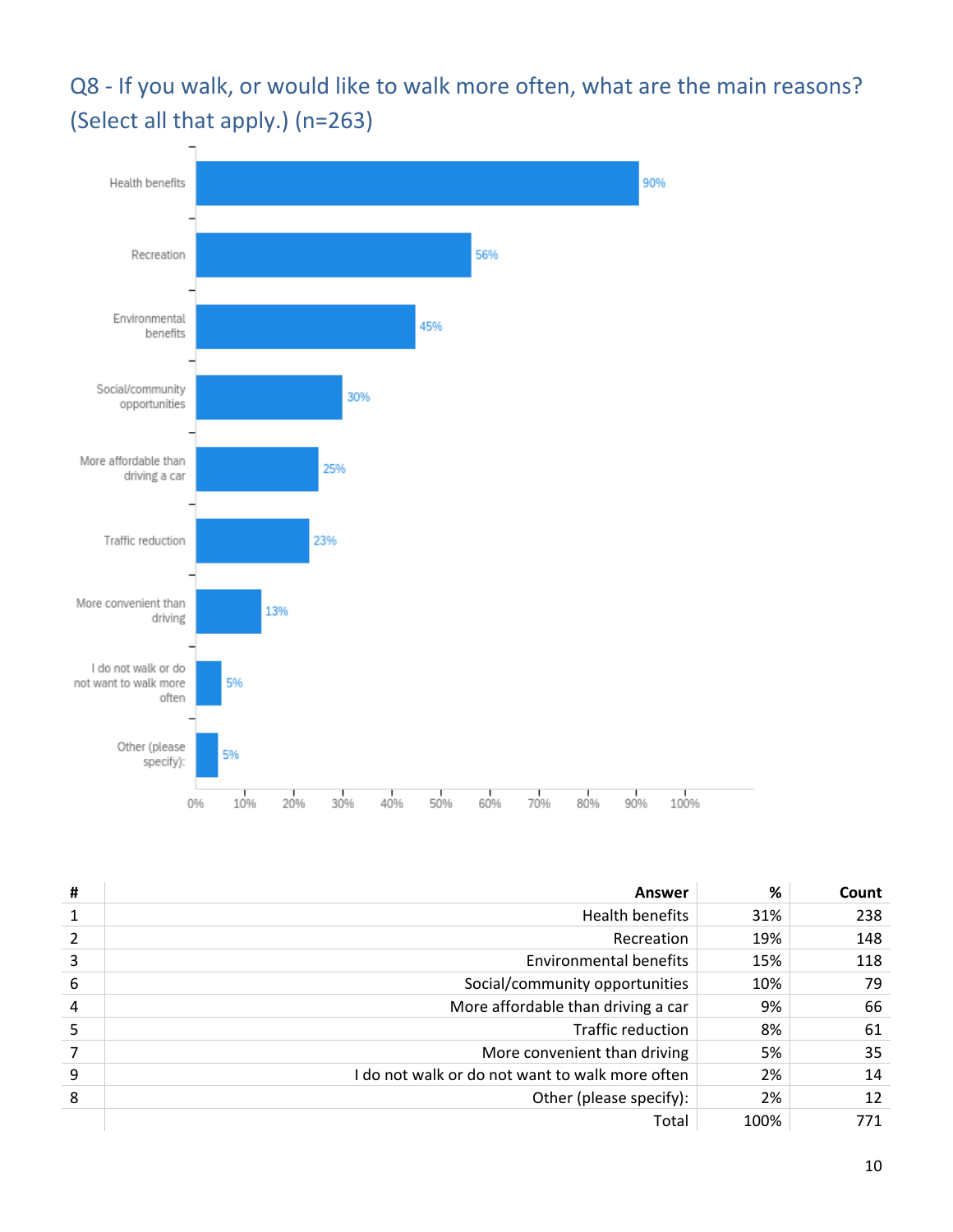<span id="page-10-0"></span>Q9 - Do you have a health issue or physical limitation that prevents you from being able to walk for transportation, fun, or exercise? (n=263)



| # | <b>Answer</b>         | %    | Count |
|---|-----------------------|------|-------|
|   | Yes                   | 10%  | 26    |
| 3 | Prefer not to respond | 3%   |       |
|   | No                    | 87%  | 230   |
|   | Total                 | 100% | 263   |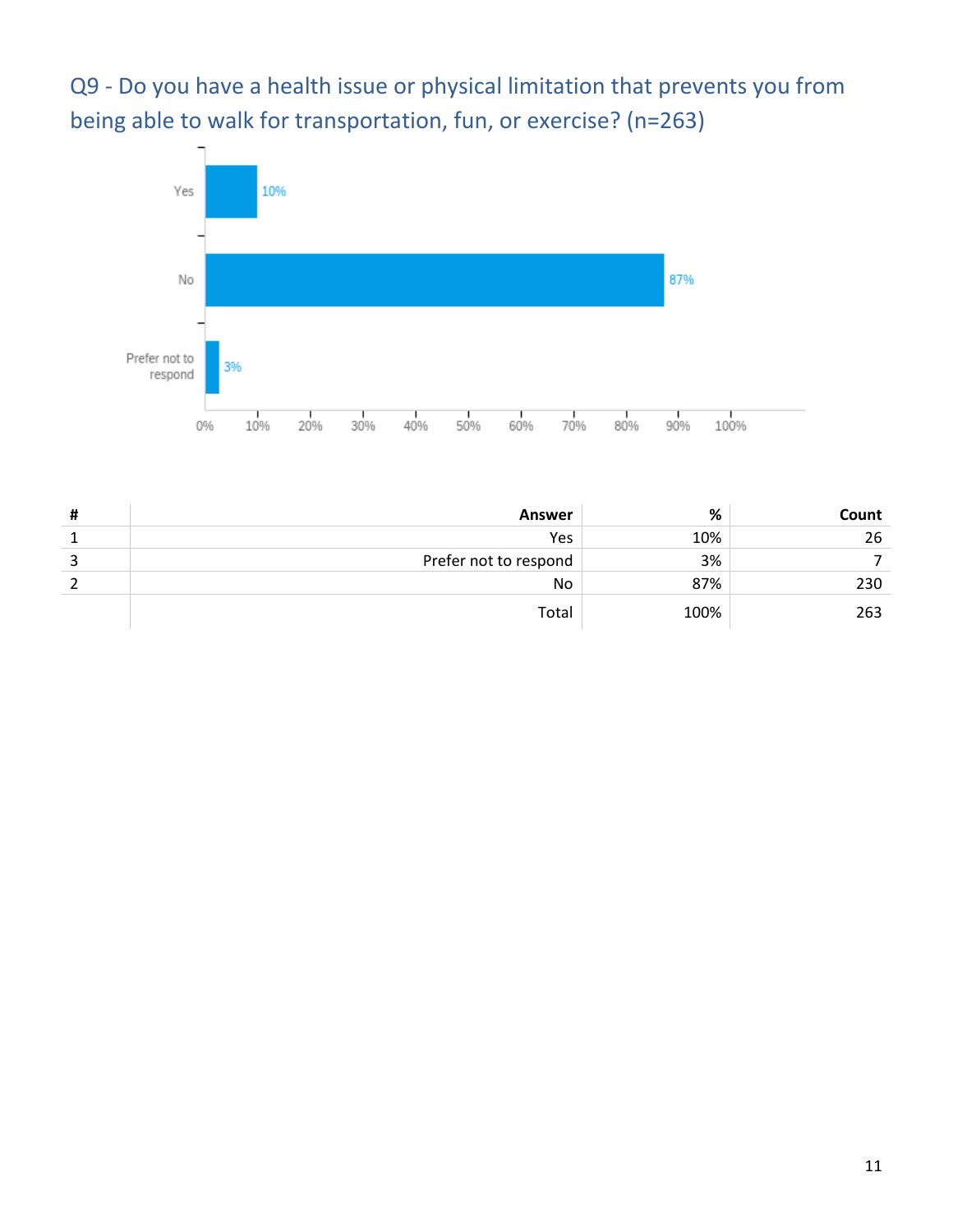<span id="page-11-0"></span>Q10 - If driving is your primary mode of transportation, what keeps you from walking more often? (Select all that apply.) (n=259)



| #              | Answer                                                                         | %    | Count |
|----------------|--------------------------------------------------------------------------------|------|-------|
| 9              | Destination is too far/takes too long to walk                                  | 20%  | 162   |
| 1              | Lack of pedestrian infrastructure on roads (e.g., sidewalks, etc.)             | 13%  | 110   |
| 6              | Driving is more convenient/faster                                              | 13%  | 104   |
| 5              | Roads/intersections are dangerous (safety concerns)                            | 11%  | 93    |
| 2              | Lack of recreational paths                                                     | 11%  | 90    |
| 11             | Need to transport people and/or stuff                                          | 9%   | 75    |
| $\overline{7}$ | Weather-related concerns (too hot, cold, rainy, etc.)                          | 9%   | 73    |
| 8              | Not enough lighting on paths/roads (security concerns)                         | 8%   | 68    |
| 4              | Do not have time or desire                                                     | 3%   | 21    |
| 12             | Other (please specify):                                                        | 2%   | 18    |
| 10             | Lack of amenities at destination (lockers, showers, place to store gear, etc.) | 1%   | 10    |
| 3              | Do not own appropriate gear (e.g., shoes, etc.)                                | 0%   |       |
|                | Total                                                                          | 100% | 826   |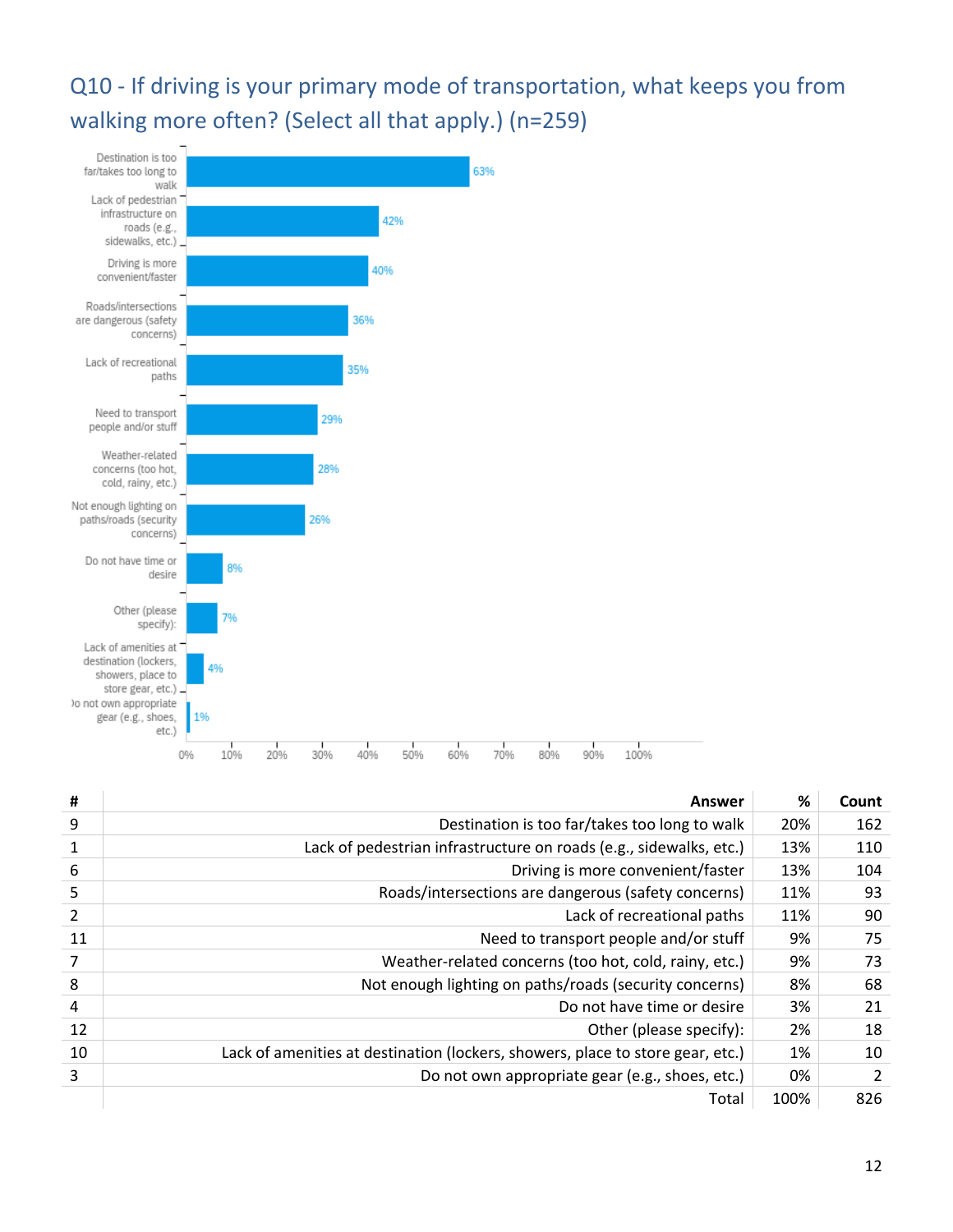#### <span id="page-12-0"></span>Q12 - Which of the following best describes your feelings about bicycling in your community? (n=253)



| # | Answer                                                                                                                      | %    | Count |
|---|-----------------------------------------------------------------------------------------------------------------------------|------|-------|
| 1 | Not comfortable bicycling at all.                                                                                           | 11%  | -29   |
| 2 | Would like to ride a bicycle, but not comfortable sharing the road with cars (prefer separated<br>paths).                   | 45%  | 115   |
| 3 | Comfortable riding a bike on a busy street if there is some bicycle specific infrastructure, like<br>bike lanes, available. | 35%  | 88    |
| 4 | Comfortable riding a bike on a busy street without bicycle specific infrastructure, like bike lanes.                        | 8%   |       |
|   | Total                                                                                                                       | 100% | 253   |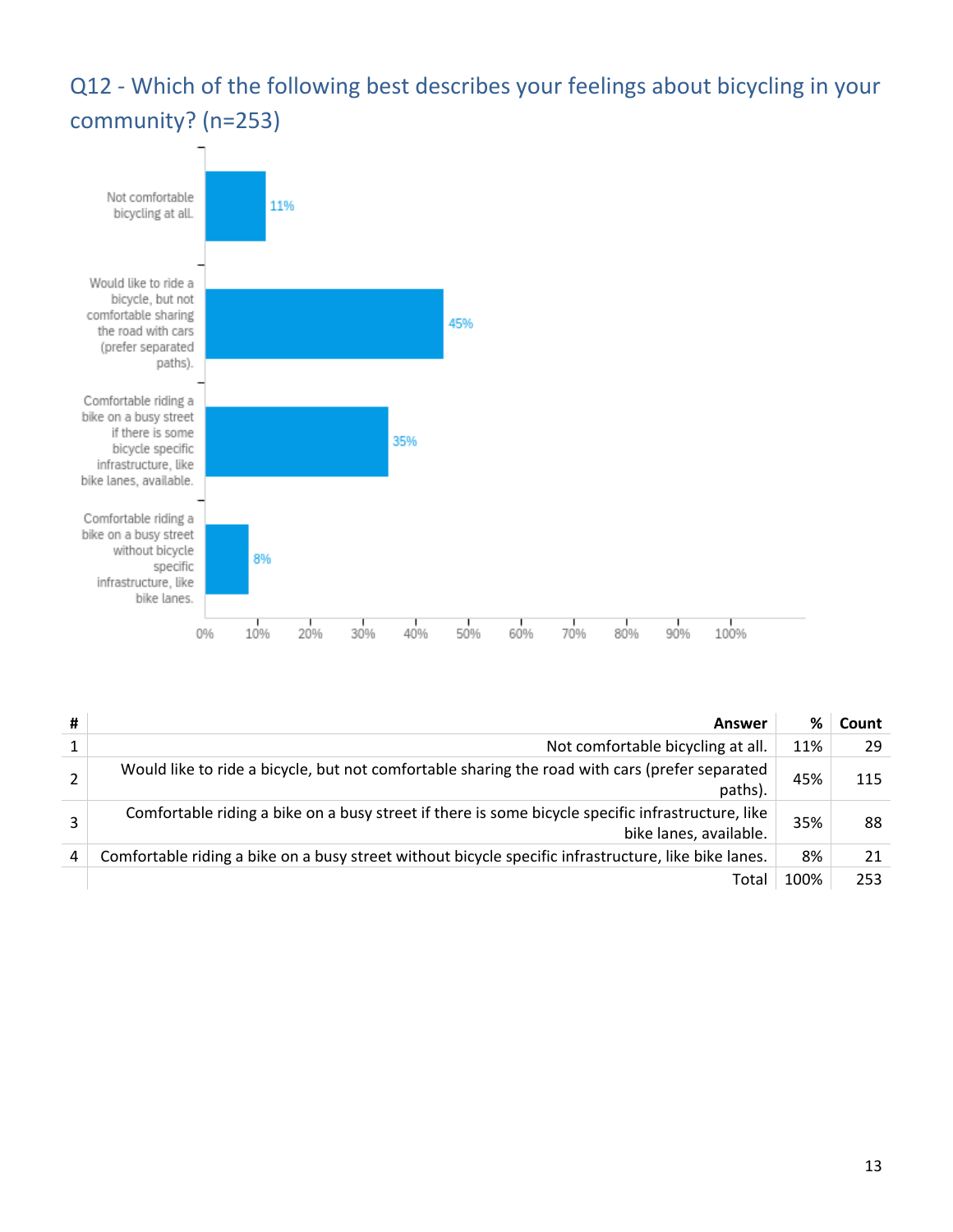#### <span id="page-13-0"></span>Q13 - How often do you bicycle for fun and/or exercise? (n=254)



| # | <b>Answer</b>        | %    | Count |
|---|----------------------|------|-------|
|   | Never                | 33%  | 83    |
|   | Once a month         | 24%  | 61    |
| 3 | Once a week          | 16%  | 41    |
| 4 | 2-3 times a week     | 20%  | 51    |
|   | 4-6 times a week     | 6%   | 14    |
| 6 | Every day            | 1%   |       |
|   | More than once a day | 0%   |       |
|   | Total                | 100% | 254   |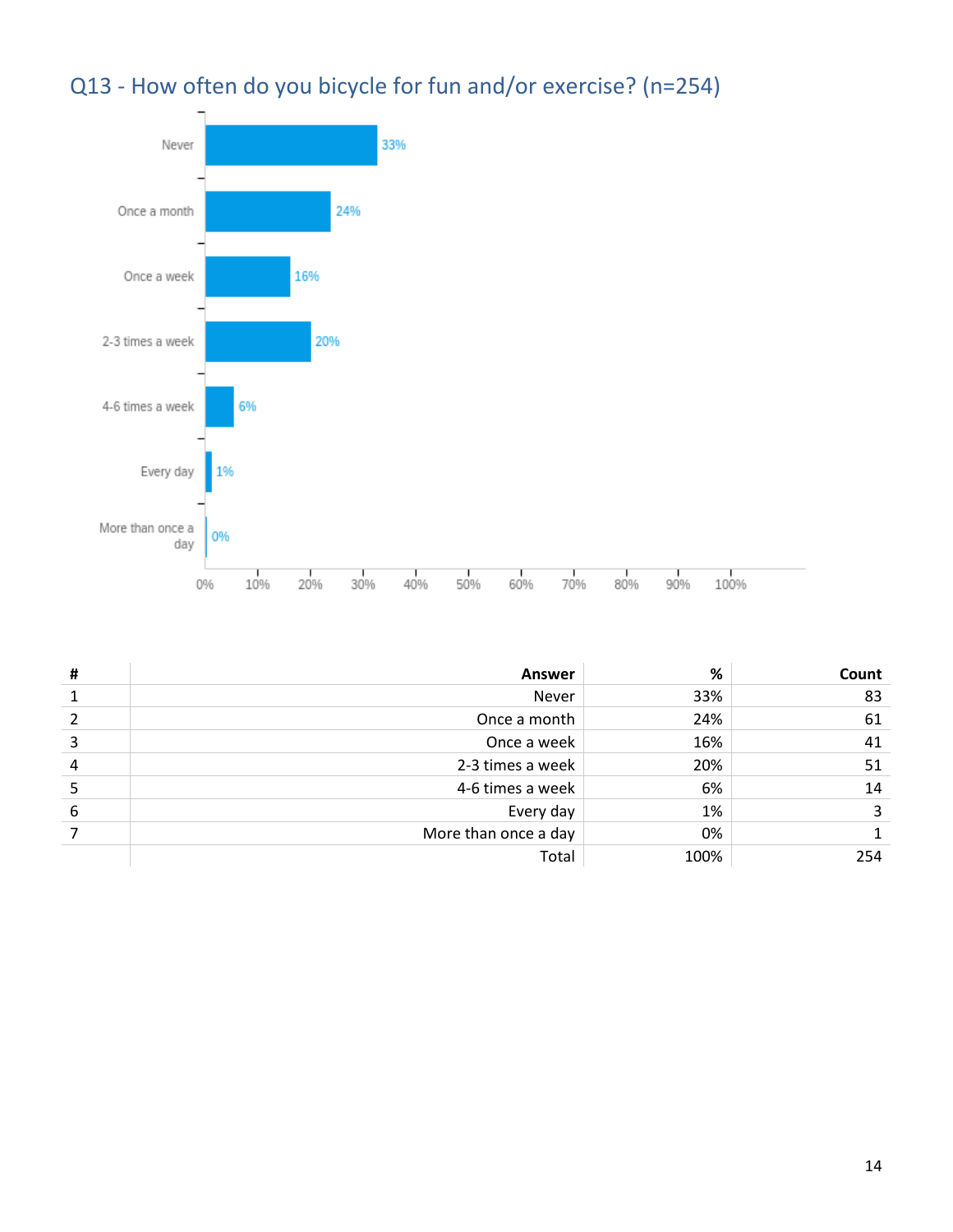<span id="page-14-0"></span>



| # | Answer                                              | %    | Count |
|---|-----------------------------------------------------|------|-------|
| 1 | <b>Never</b>                                        | 75%  | 189   |
| 2 | Once a month                                        | 4%   | 11    |
| 3 | Once a week                                         | 3%   |       |
| 4 | 2-3 times a week                                    | 5%   | 13    |
| 5 | 4-6 times a week                                    | 2%   | 4     |
| 6 | Every day                                           | 1%   |       |
|   | More than once a day                                | 0%   | 0     |
| 8 | Not applicable (I do not travel for work or school) | 10%  | 26    |
|   | Total                                               | 100% | 253   |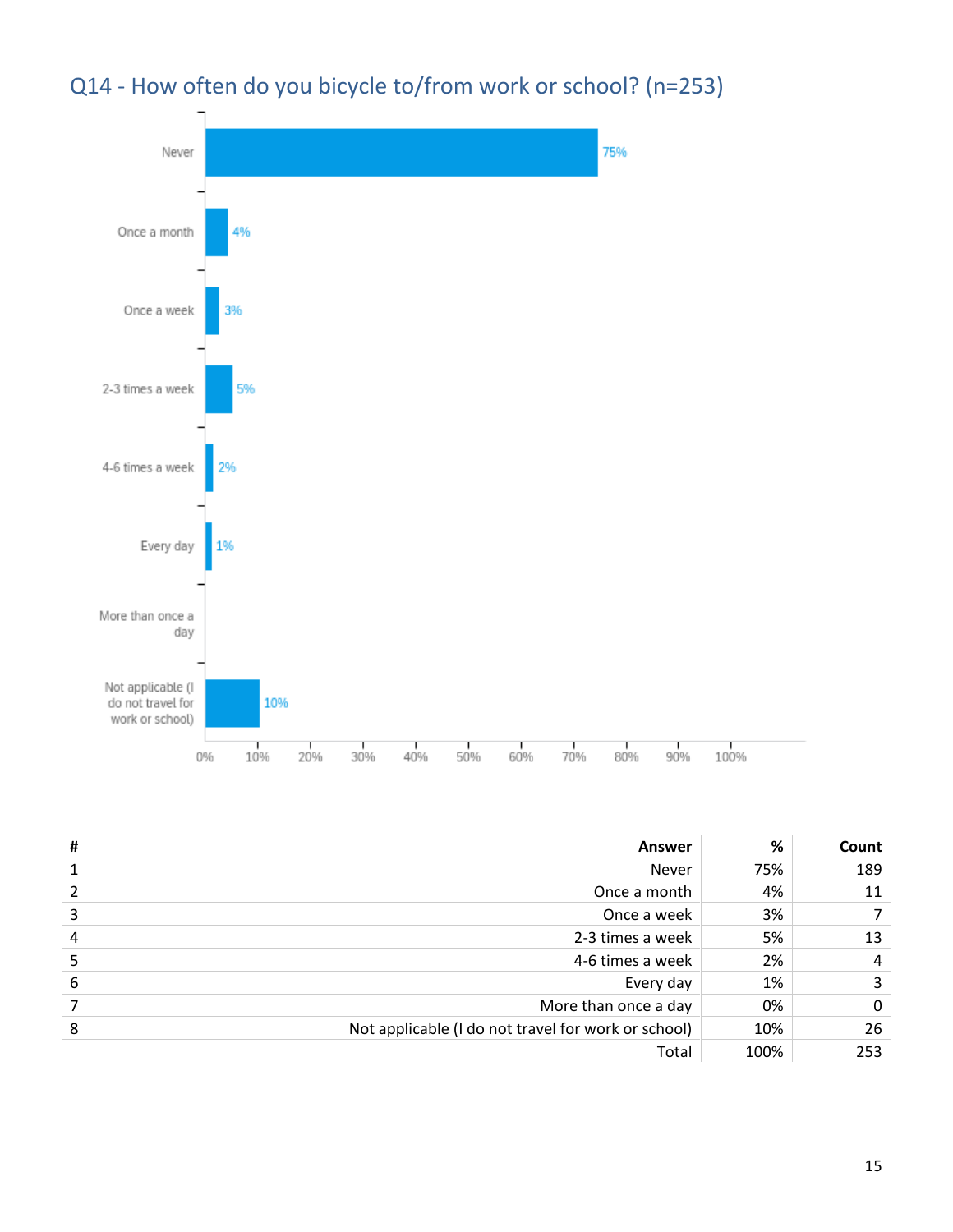<span id="page-15-0"></span>



| # | <b>Answer</b>        | %    | Count |
|---|----------------------|------|-------|
|   | Never                | 68%  | 174   |
|   | Once a month         | 16%  | 42    |
| 3 | Once a week          | 10%  | 25    |
| 4 | 2-3 times a week     | 4%   | 10    |
|   | 4-6 times a week     | 1%   |       |
| 6 | Every day            | 0%   |       |
|   | More than once a day | 0%   | O     |
|   | Total                | 100% | 255   |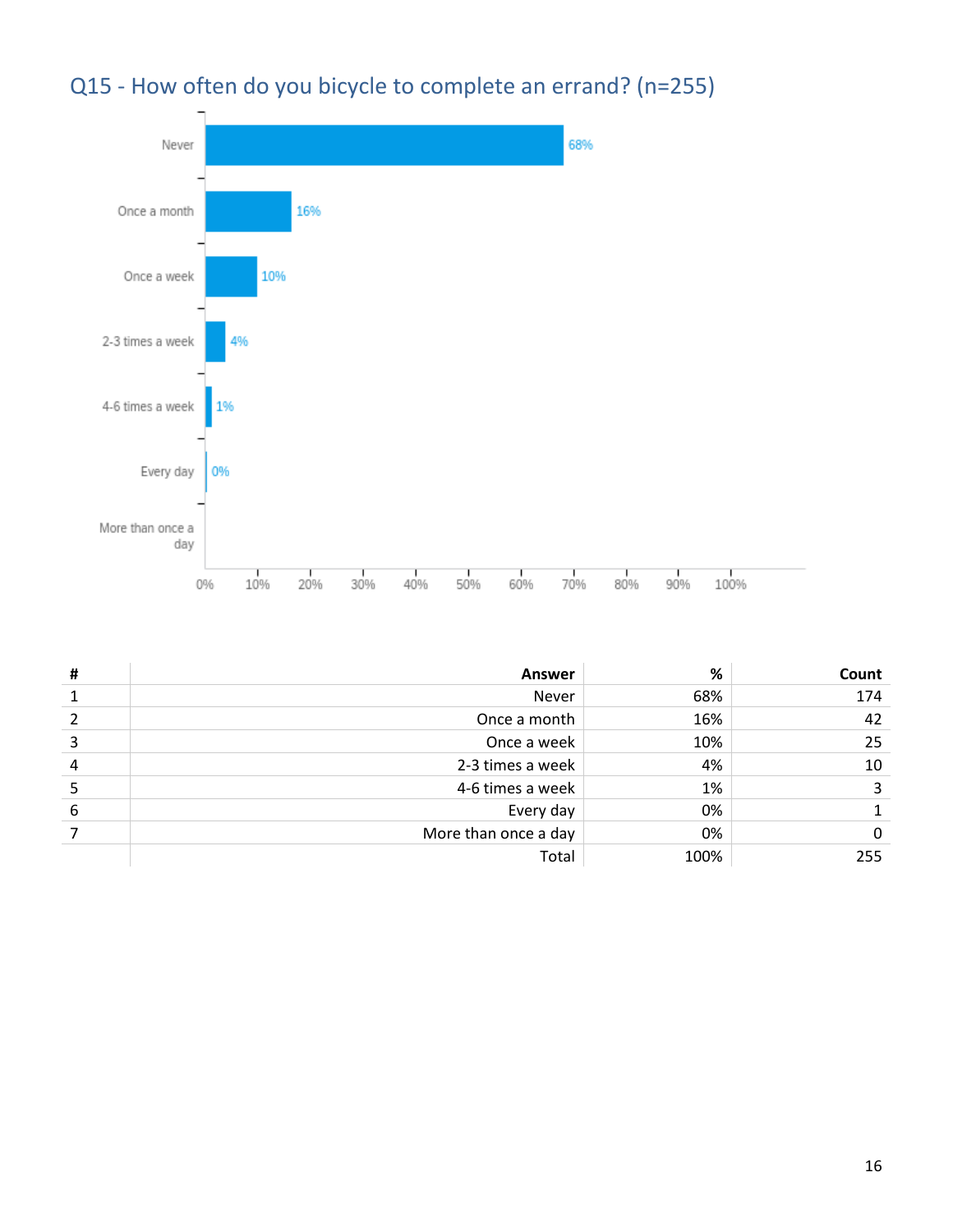<span id="page-16-0"></span>Q16 - If you bike, or would like to bike more often, what are the main reasons? (Select all that apply.) (n=247)



| # | Answer                                          | %    | Count |
|---|-------------------------------------------------|------|-------|
|   | Health benefits                                 | 25%  | 197   |
|   | Recreation                                      | 24%  | 184   |
| 3 | Environmental benefits                          | 14%  | 113   |
| 4 | More affordable than driving a car              | 10%  | 77    |
| 5 | Traffic reduction                               | 8%   | 66    |
| 6 | Social/community opportunities                  | 8%   | 62    |
|   | More convenient than driving                    | 6%   | 47    |
| 9 | I do not bike or do not want to bike more often | 3%   | 26    |
| 8 | Other (please specify):                         | 1%   | 10    |
|   | Total                                           | 100% | 782   |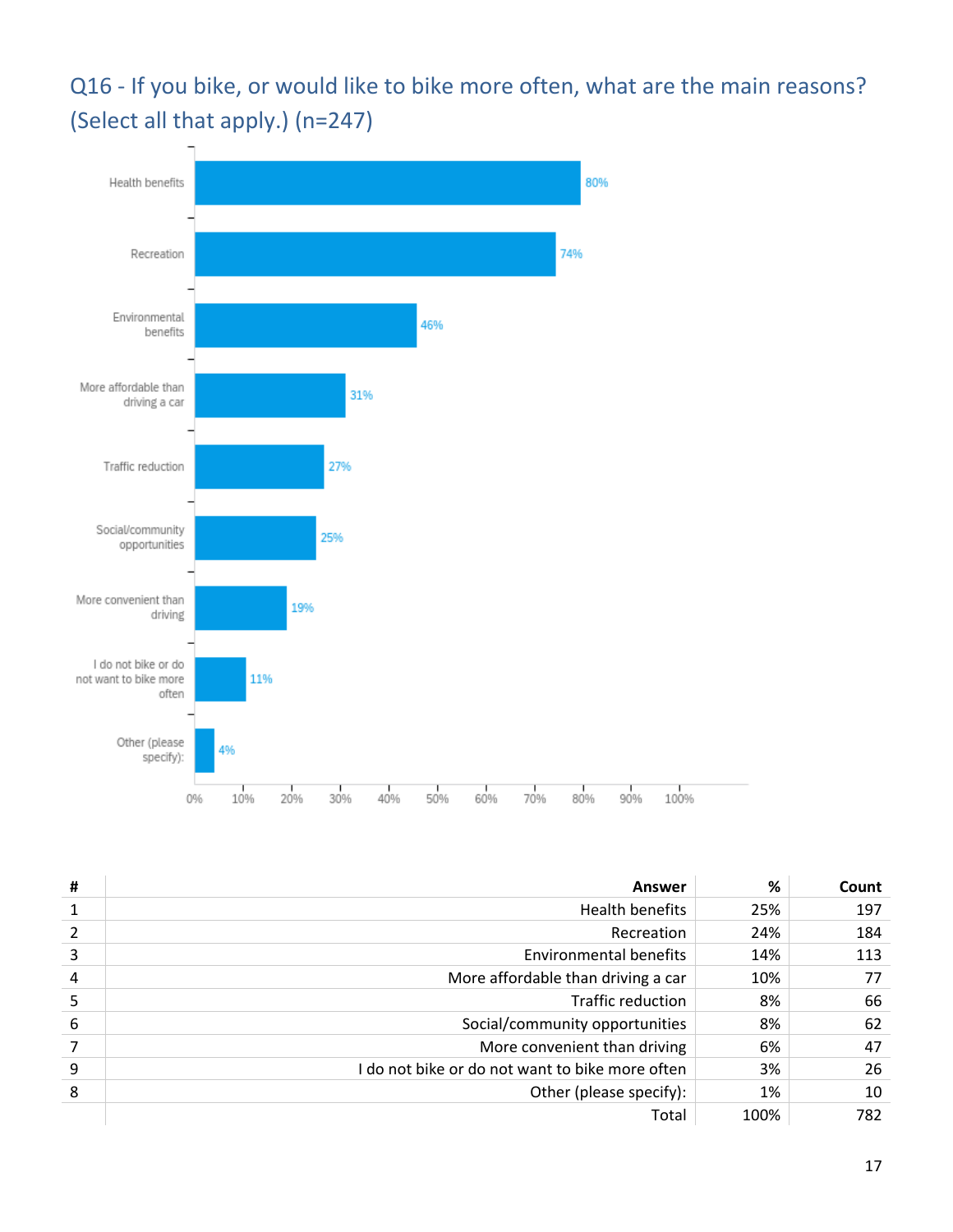<span id="page-17-0"></span>Q17 - Do you have a health issue or physical limitation that prevents you from being able to bike for transportation, fun, or exercise? (n=254)



| Ħ | Answer                | %    | Count |
|---|-----------------------|------|-------|
|   | Yes                   | 11%  | 29    |
|   | No                    | 85%  | 217   |
|   | Prefer not to respond | 3%   |       |
|   | Total                 | 100% | 254   |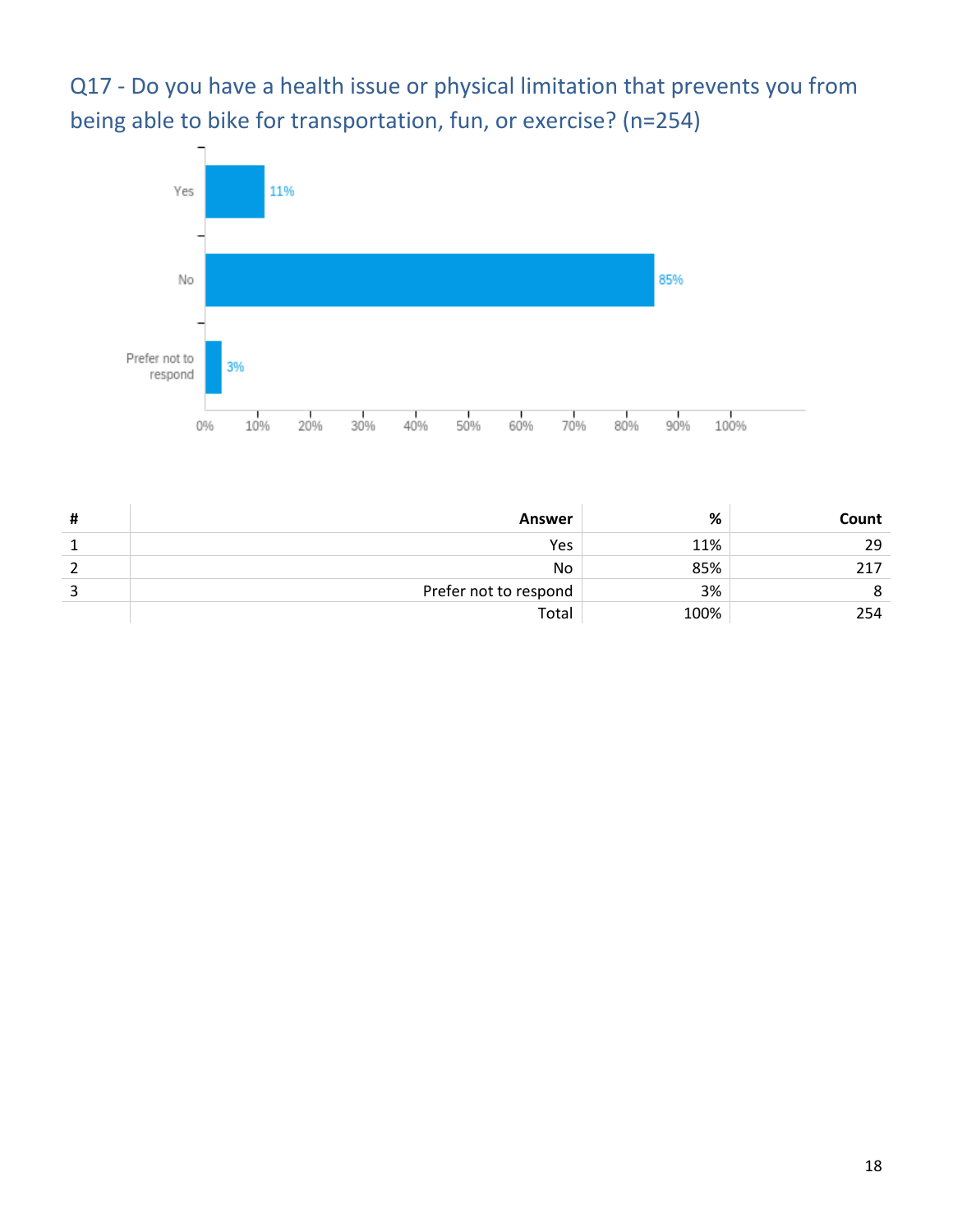## <span id="page-18-0"></span>Q18 - If driving is your primary mode of transportation, what keeps you from bicycling more often? (Select all that apply.) (n=246)



| #  | Answer                                                                              | %    | Count |
|----|-------------------------------------------------------------------------------------|------|-------|
| 1  | Lack of bicycle infrastructure on roads (e.g., bike lanes, off-road paths, etc.)    | 16%  | 133   |
| 5  | Roads/intersections are dangerous (safety concerns)                                 | 14%  | 120   |
| 2  | Lack of recreational paths                                                          | 13%  | 110   |
| 9  | Destination is too far/takes too long to bike                                       | 12%  | 104   |
| 6  | Driving is more convenient/faster                                                   | 10%  | 84    |
| 7  | Weather-related concerns (too hot, cold, rainy, etc.)                               | 9%   | 76    |
| 11 | Need to transport people and/or stuff                                               | 8%   | 64    |
| 8  | Not enough lighting on paths/roads (security concerns)                              | 6%   | 48    |
| 3  | Do not own a bicycle                                                                | 5%   | 38    |
| 10 | Lack of amenities at destination (bike lockers, showers, place to store gear, etc.) | 3%   | 27    |
| 4  | Do not have time or desire                                                          | 3%   | 25    |
| 12 | Other (please specify):                                                             | 1%   | 11    |
|    | Total                                                                               | 100% | 840   |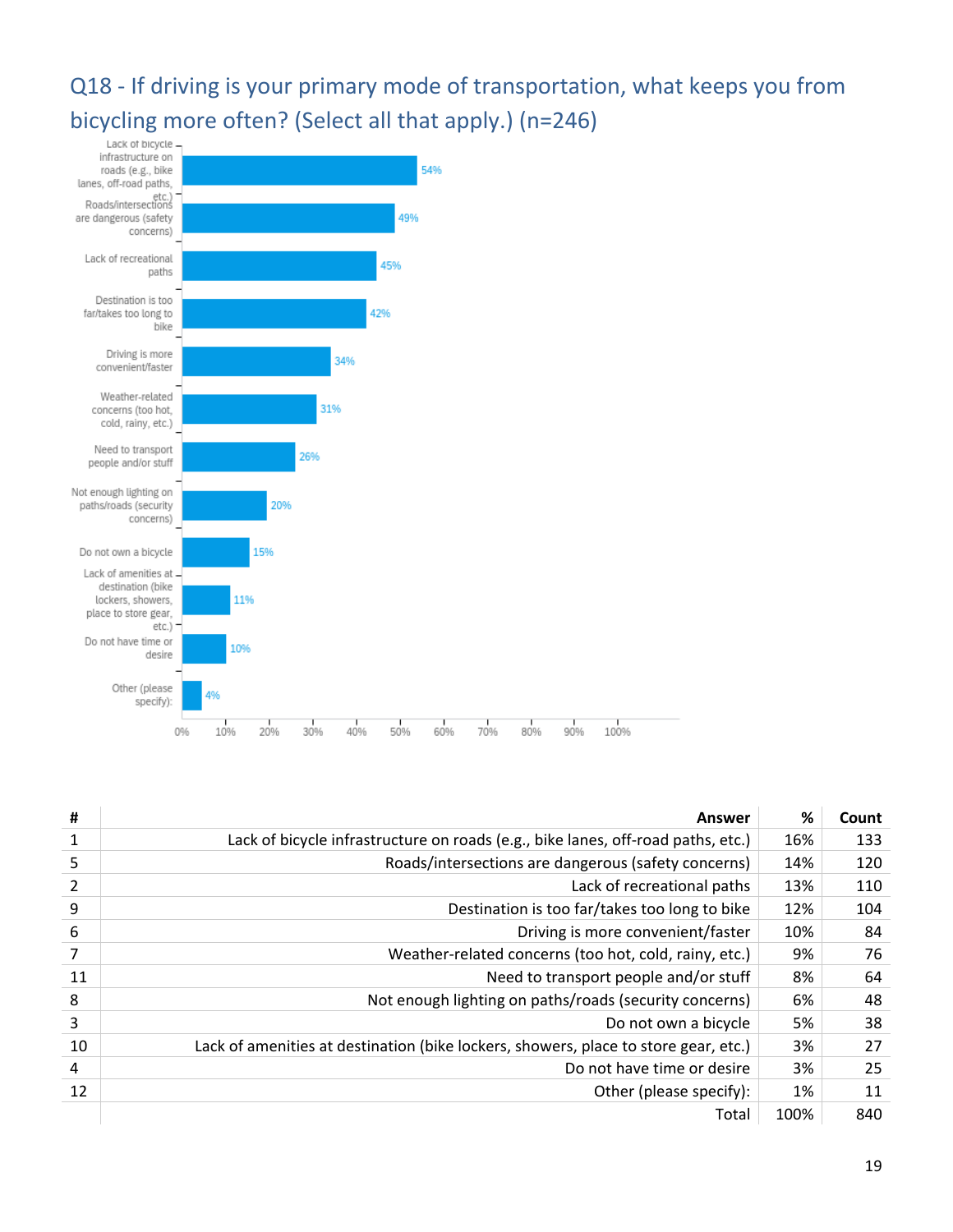<span id="page-19-0"></span>Q20 - I am satisfied with the amount of pedestrian infrastructure in the greater Albany area. (n=251)



| # | Answer                     | %    | Count |
|---|----------------------------|------|-------|
|   | Strongly agree             | 6%   | 14    |
|   | Agree                      | 20%  | 50    |
|   | Neither agree nor disagree | 18%  | 46    |
| 4 | Disagree                   | 38%  | 95    |
|   | Strongly disagree          | 18%  | 46    |
|   | Total                      | 100% | 251   |

#### <span id="page-19-1"></span>Q21 - I would support more funding for pedestrian infrastructure in the greater Albany area. (n=251)



| # | Answer                     | %    | Count |
|---|----------------------------|------|-------|
|   | Strongly agree             | 37%  | 92    |
|   | Agree                      | 38%  | 96    |
|   | Neither agree nor disagree | 14%  | 35    |
| 4 | <b>Disagree</b>            | 7%   | 18    |
|   | Strongly disagree          | 4%   | 10    |
|   | Total                      | 100% | 251   |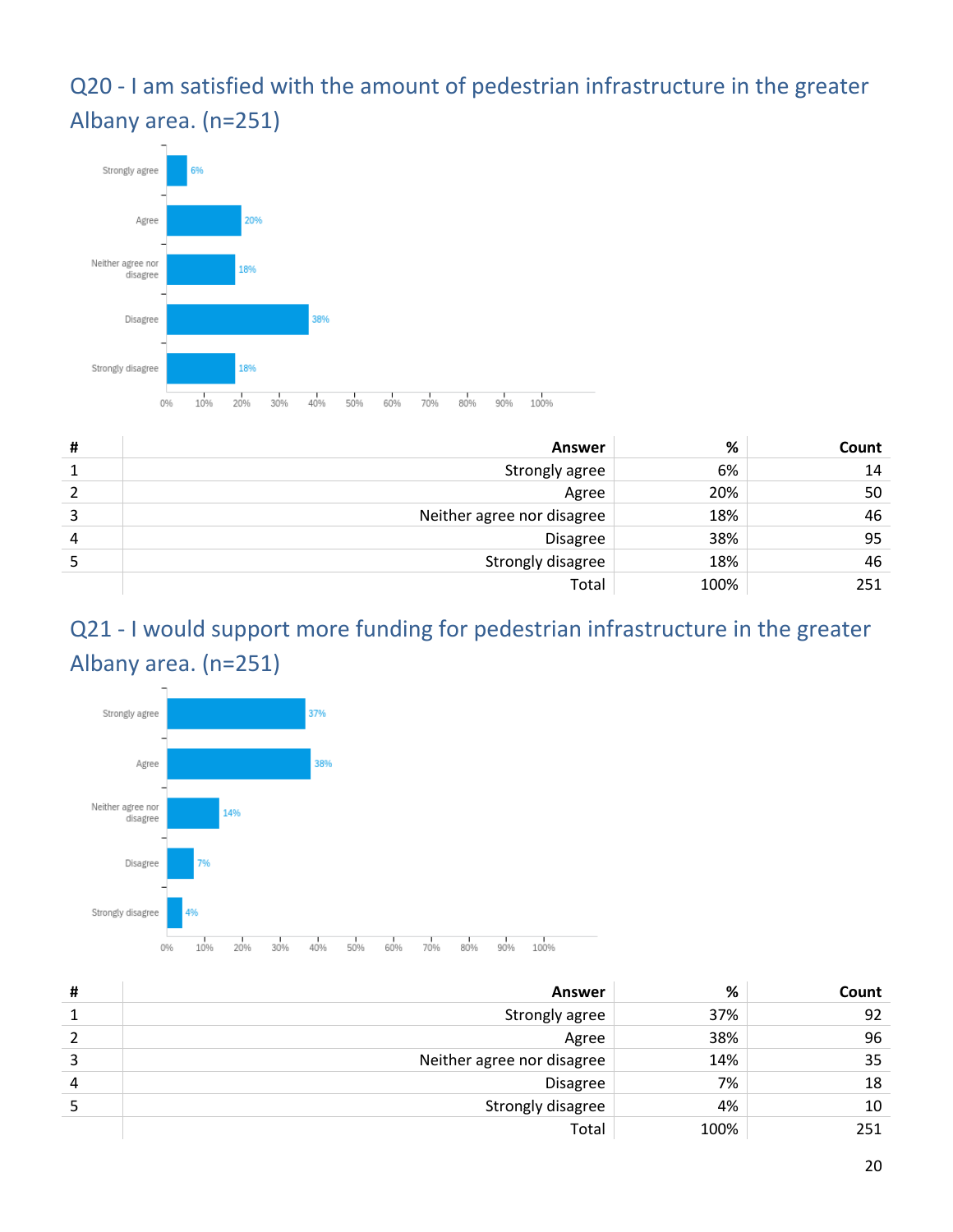<span id="page-20-0"></span>Q22 - I am satisfied with the amount of bicycle infrastructure in the greater Albany area. (n=252)



| # | Answer                     | %    | Count |
|---|----------------------------|------|-------|
|   | Strongly agree             | 5%   | 12    |
|   | Agree                      | 12%  | 29    |
|   | Neither agree nor disagree | 19%  | 49    |
| 4 | <b>Disagree</b>            | 37%  | 92    |
|   | Strongly disagree          | 28%  | 70    |
|   | Total                      | 100% | 252   |

#### <span id="page-20-1"></span>Q23 - I would support more funding for bicycling infrastructure in the greater Albany area. (n=252)



| # | Answer                     | %    | Count |
|---|----------------------------|------|-------|
| 1 | Strongly agree             | 38%  | 96    |
|   | Agree                      | 39%  | 99    |
| 3 | Neither agree nor disagree | 13%  | 32    |
| 4 | <b>Disagree</b>            | 6%   | 14    |
|   | Strongly disagree          | 4%   |       |
|   | Total                      | 100% | 252   |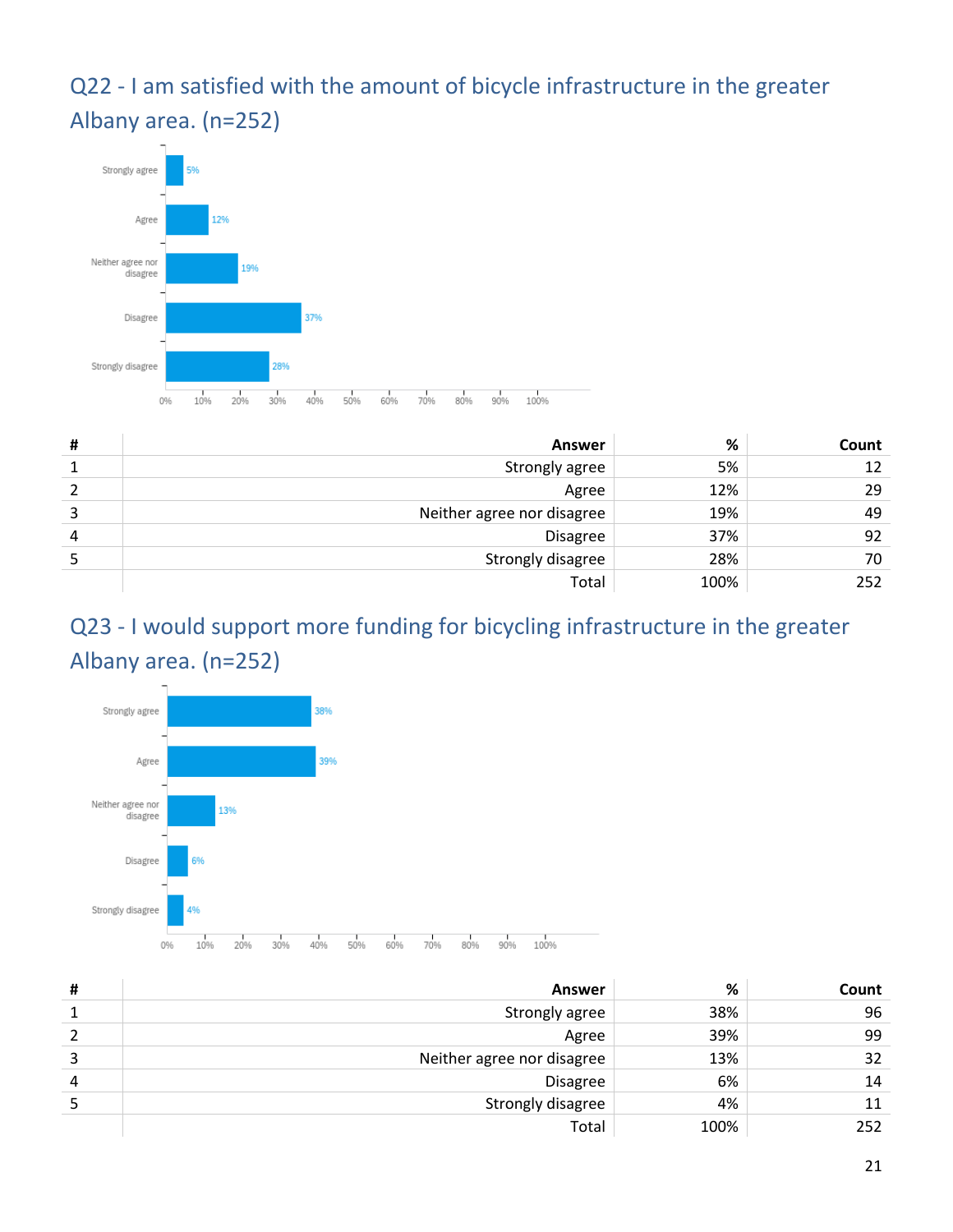#### <span id="page-21-0"></span>Q24 - As a driver, I don't mind sharing the roadway with bicyclists. (n=252)



| # | <b>Answer</b>                | %    | Count |
|---|------------------------------|------|-------|
|   | Strongly agree               | 36%  | 90    |
|   | Agree                        | 35%  | 89    |
| 3 | Neither agree nor disagree   | 12%  | 30    |
| 4 | <b>Disagree</b>              | 8%   | 21    |
|   | Strongly disagree            | 7%   | 18    |
| 6 | Not applicable/I don't drive | 2%   | 4     |
|   | Total                        | 100% | 252   |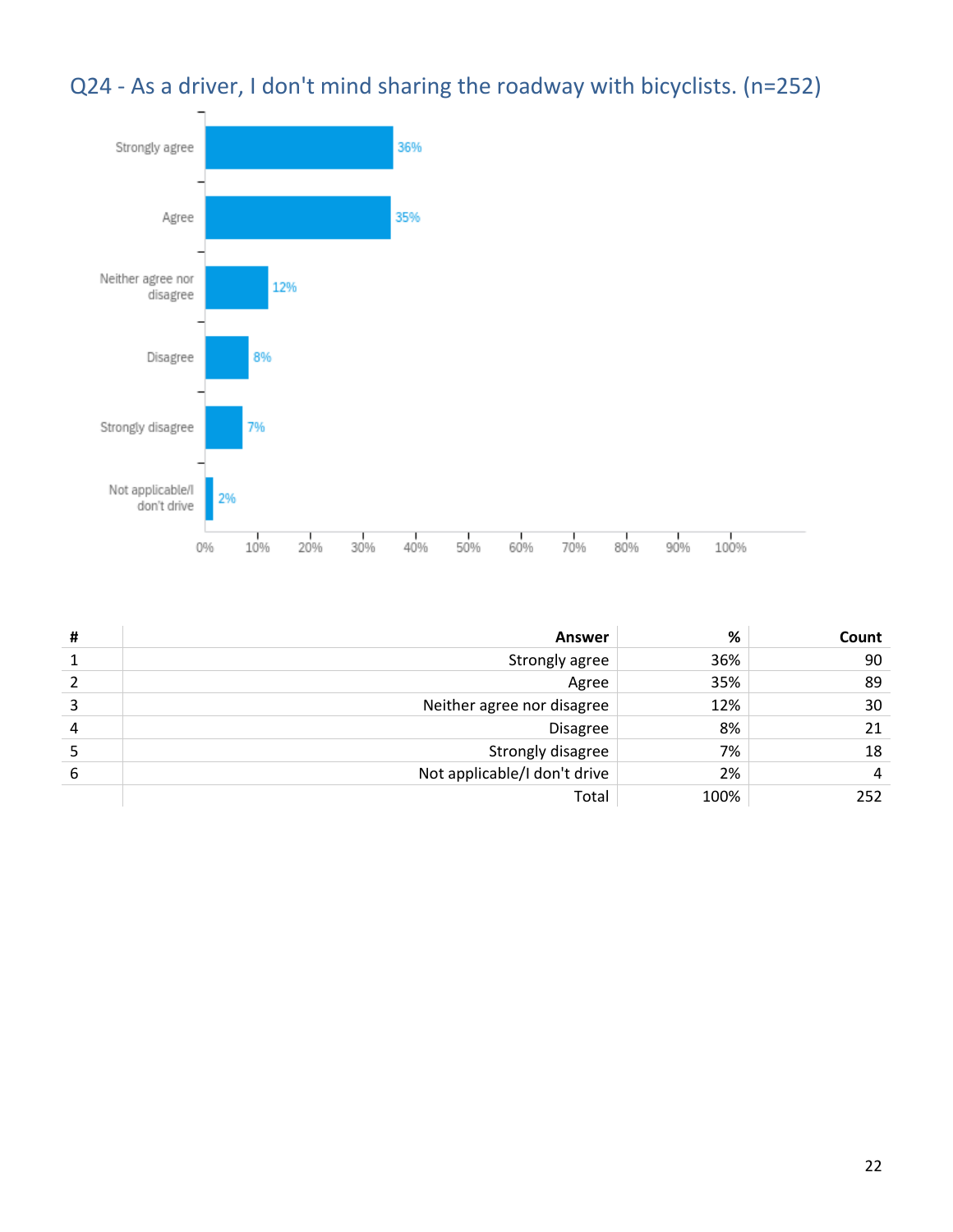<span id="page-22-0"></span>Q25 - Below are examples of places you could ride a bicycle regardless to whether you actually ever do so. Please tell us your level of comfort each bike riding scenario is to you. (n=250)

| #                | Question                                                                        | Very<br>comfortable | Somewhat<br>comfortable | Somewhat<br>uncomfortable | <b>Very</b><br>uncomfortable | <b>Total</b> |
|------------------|---------------------------------------------------------------------------------|---------------------|-------------------------|---------------------------|------------------------------|--------------|
| $\mathbf 1$      | Share lane with no markings<br>Carril compartido sin marcado                    | 15%                 | 28%                     | 32%                       | 25%                          | 250          |
| $\overline{2}$   | Sharrow (marked shared lane)<br>Carril comparido, marcado                       | 18%                 | 39%                     | 31%                       | 13%                          | 249          |
| 3                | Bike lane<br>Carril de bicicleta                                                | 38%                 | 42%                     | 16%                       | 5%                           | 250          |
| $\overline{a}$   | Bollard protected bike lane<br>Bolardo (carril de bicicleta protegido)          | 65%                 | 24%                     | 9%                        | 2%                           | 250          |
| 5                | .<br>"Two-way separated bike lane<br>"Carril de bicicleta separado bidreccional | 78%                 | 14%                     | 4%                        | 4%                           | 249          |
| $\boldsymbol{6}$ | Bicycling and walking path<br>Carril de ciclistas y peatones                    | 68%                 | 23%                     | 7%                        | 2%                           | 250          |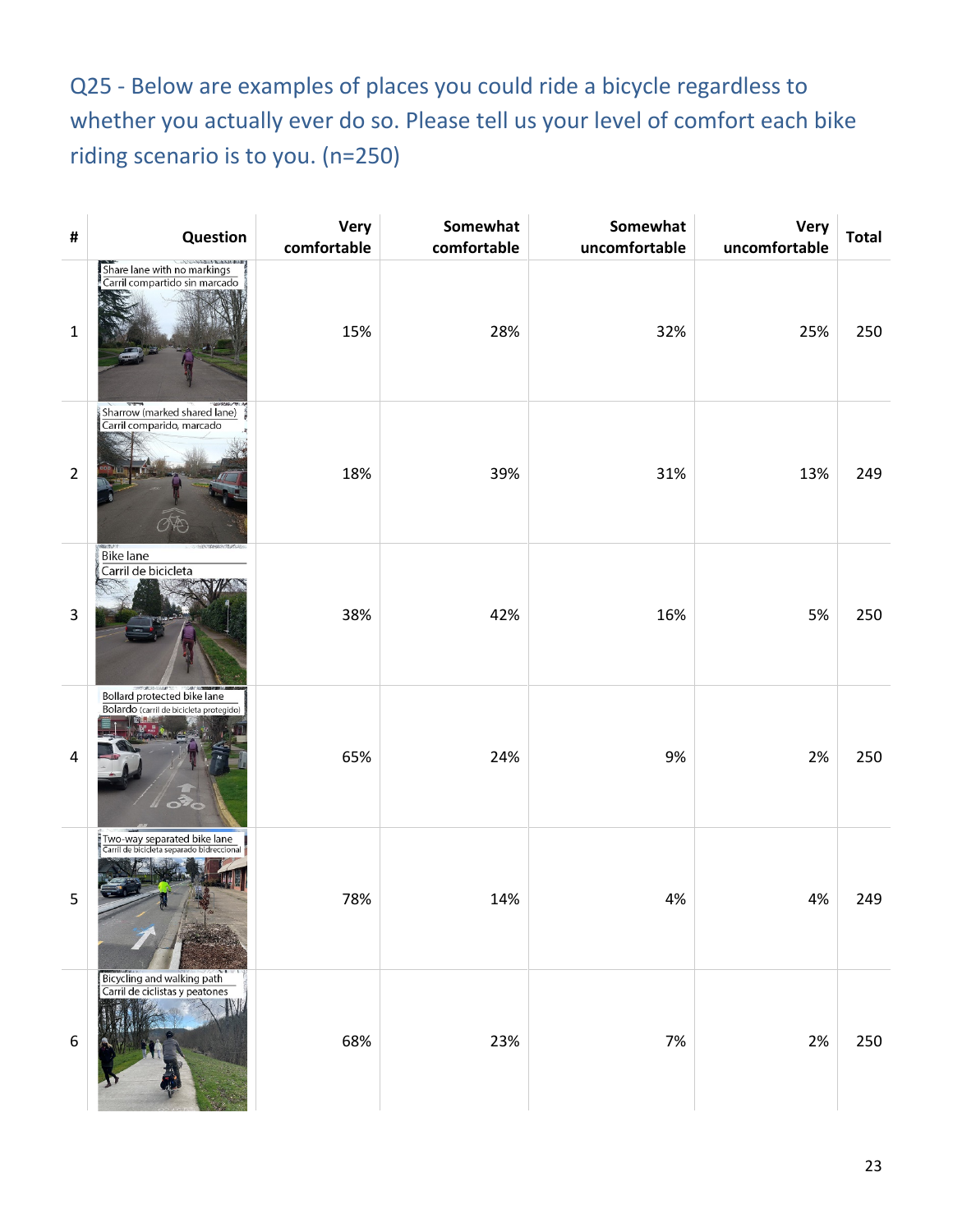#### <span id="page-23-0"></span>Q26 - Which of these would lead you to bike or walk more often? (Select all that apply.) (n=246)



| #              | Answer                                              | %    | Count |
|----------------|-----------------------------------------------------|------|-------|
| 1              | More trails and paths                               | 18%  | 213   |
| $\overline{2}$ | Improved sidewalks                                  | 11%  | 131   |
| 12             | More direct paths to destinations                   | 11%  | 128   |
| 3              | More complete sidewalk coverage                     | 10%  | 123   |
| 4              | Improved pedestrian crossings                       | 10%  | 116   |
| 6              | Better lighting/security                            | 9%   | 103   |
| 5              | <b>Educating motorists</b>                          | 8%   | 95    |
| 7              | Slower traffic                                      | 7%   | 79    |
| 11             | Better signage, trip planning, wayfinding           | 5%   | 59    |
| 9              | Improved curb ramps                                 | 4%   | 48    |
| 10             | Improved accessibility for people with disabilities | 3%   | 41    |
| 8              | Employer programs and incentives                    | 3%   | 31    |
| 13             | Other (please specify):                             | 2%   | 29    |
|                | Total                                               | 100% | 1196  |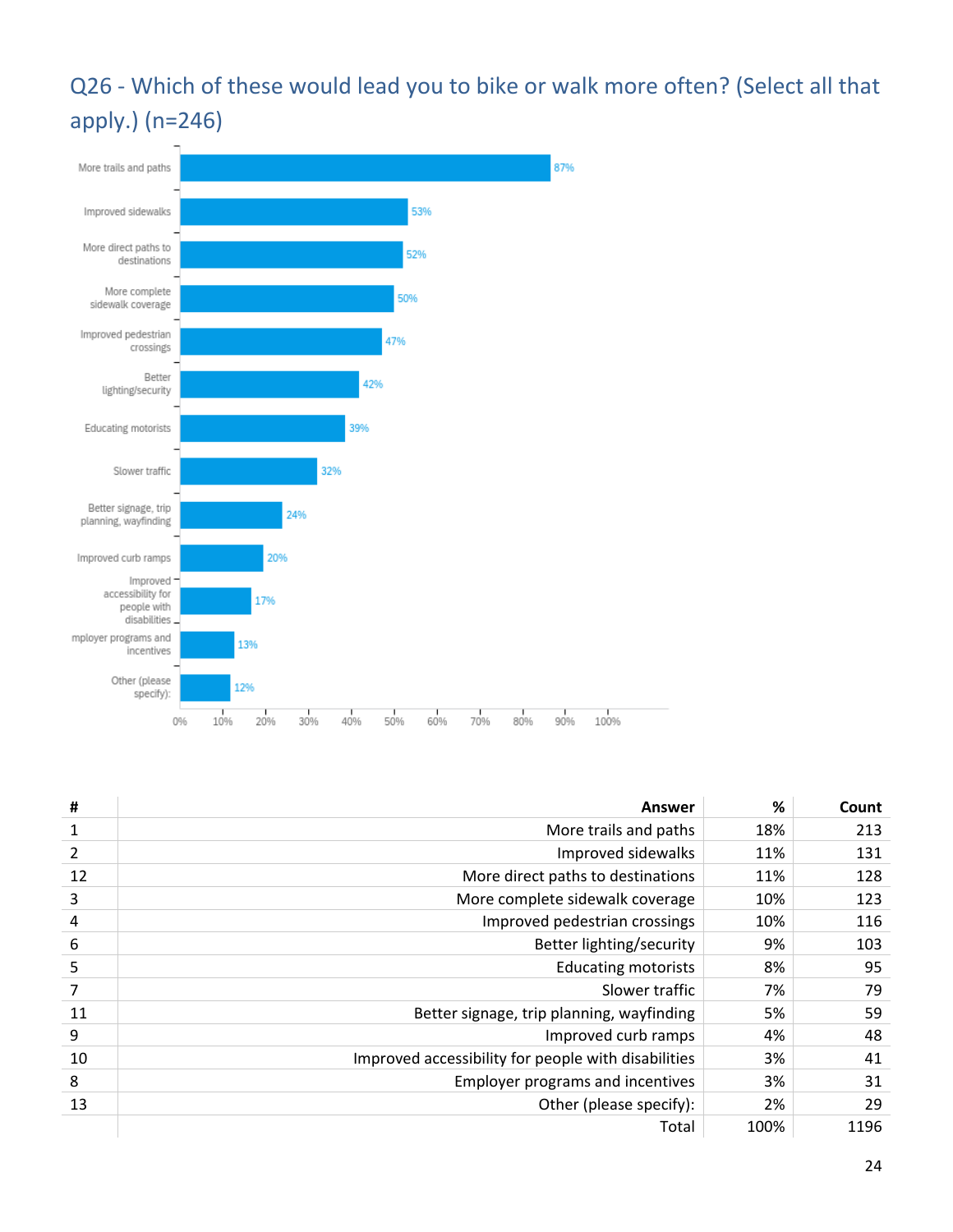## <span id="page-24-0"></span>Q28 - In what City do you live? (n=245)



| # | <b>Answer</b>           | %    | Count |
|---|-------------------------|------|-------|
|   | Albany                  | 76%  | 187   |
|   | Jefferson               | 17%  | 41    |
|   | Millersburg             | 1%   |       |
| 4 | Tangent                 | 2%   |       |
|   | Other (please specify): | 4%   |       |
|   | Total                   | 100% | 245   |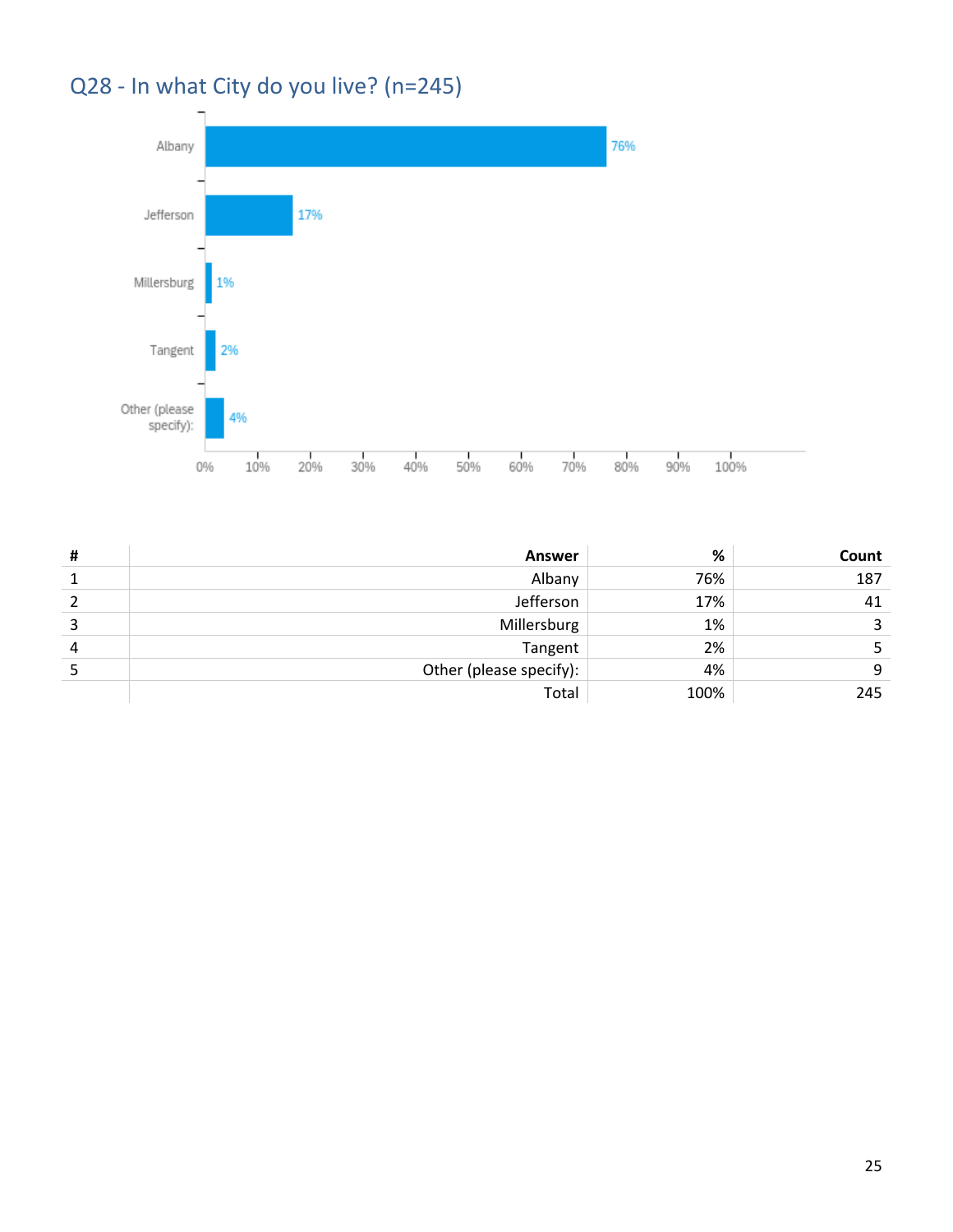

<span id="page-25-0"></span>

| Q30 - Which best describes your age group? (n=248) |
|----------------------------------------------------|
|----------------------------------------------------|

| # | <b>Answer</b>          | $\%$ | Count |
|---|------------------------|------|-------|
|   | 18-24                  | 3%   |       |
|   | 25-34                  | 14%  | 34    |
| 3 | 35-44                  | 24%  | 59    |
| 4 | 45-54                  | 13%  | 32    |
|   | 55-64                  | 21%  | 53    |
| 6 | 65-74                  | 17%  | 41    |
|   | 75 or older            | 6%   | 15    |
| 8 | I prefer not to answer | 3%   |       |
|   | Total                  | 100% | 248   |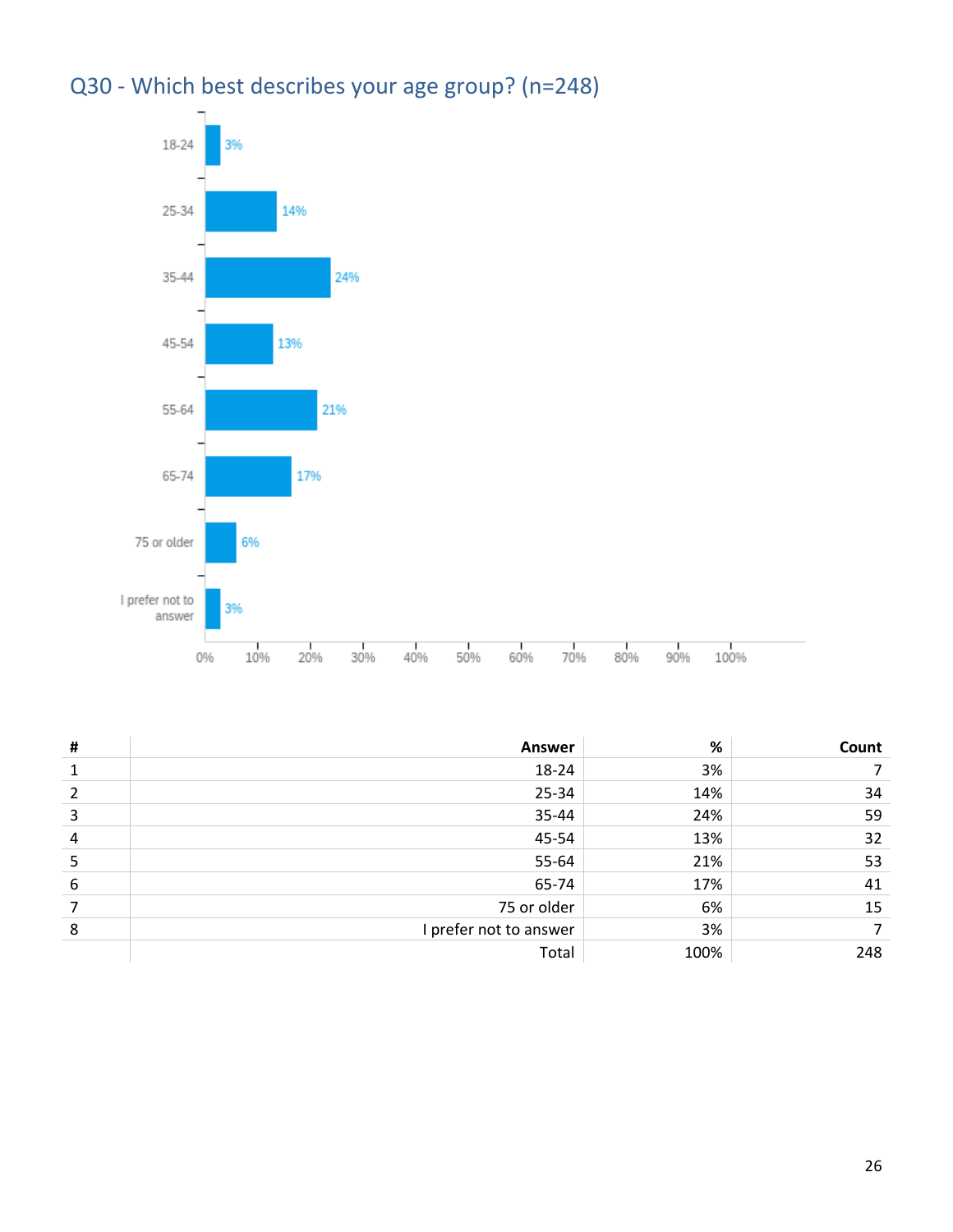#### <span id="page-26-0"></span>Q31 - Which best describes your race or ethnic background? (Select all that apply) (n=248)



| # | Answer                        | %     | Count          |
|---|-------------------------------|-------|----------------|
| 5 | White/Caucasian               | 79.7% | 208            |
|   | I prefer not to answer        | 8.4%  | 22             |
| 4 | Hispanic/Latinx               | 4.2%  | 11             |
| 6 | Other:                        | 3.4%  | 9              |
| 1 | American Indian/Alaska Native | 2.3%  | 6              |
| 2 | Asian/Pacific Islander        | 1.5%  | $\overline{4}$ |
| 3 | Black/African-American        | 0.4%  |                |
|   | Total                         | 100%  | 261            |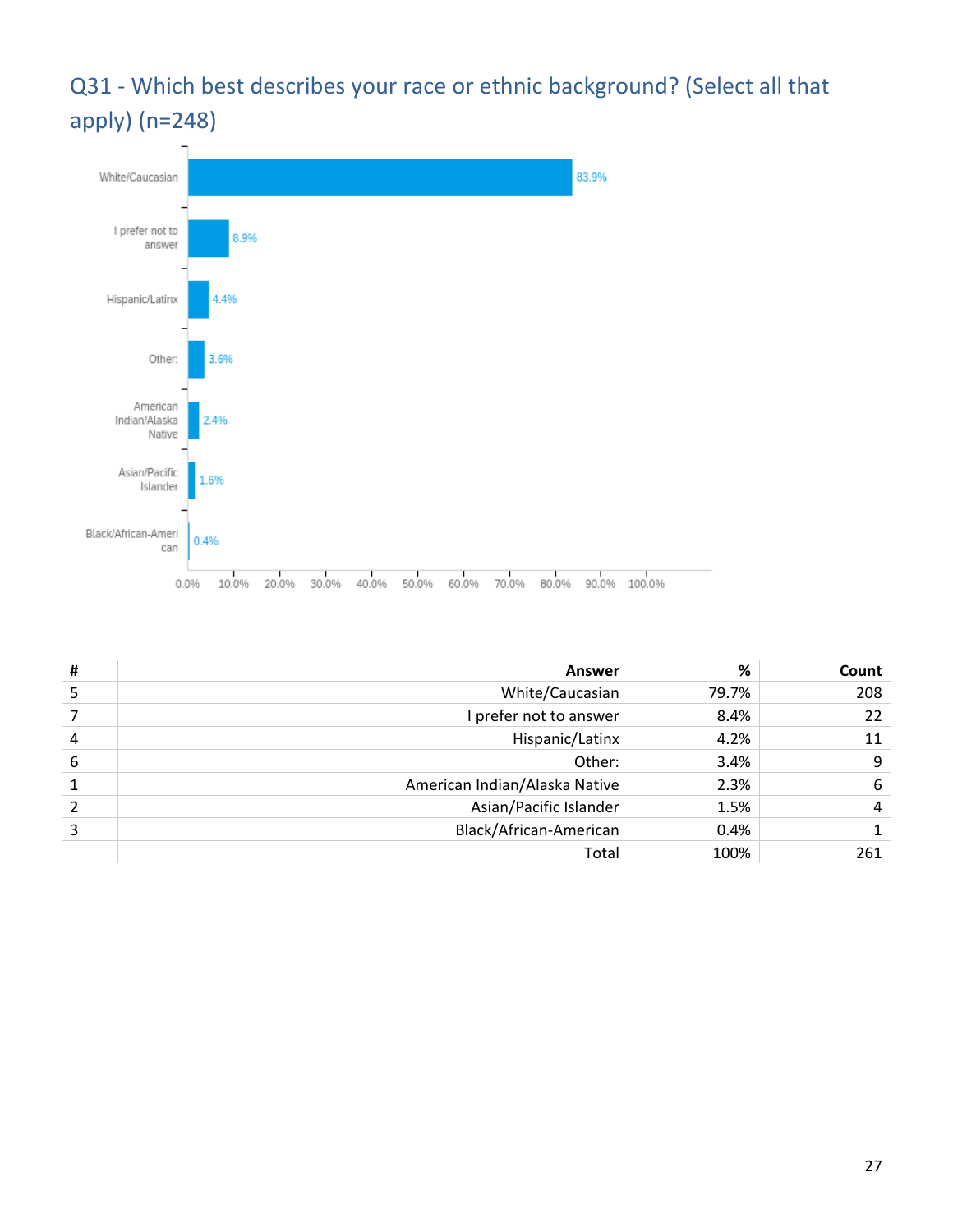## <span id="page-27-0"></span>Q32 - Do you have school-aged children? (n=248)



| # | Answer                 | %    | Count |
|---|------------------------|------|-------|
|   | Yes                    | 38%  | 95    |
|   | No.                    | 59%  | 147   |
|   | I prefer not to answer | 2%   |       |
|   | Total                  | 100% | 248   |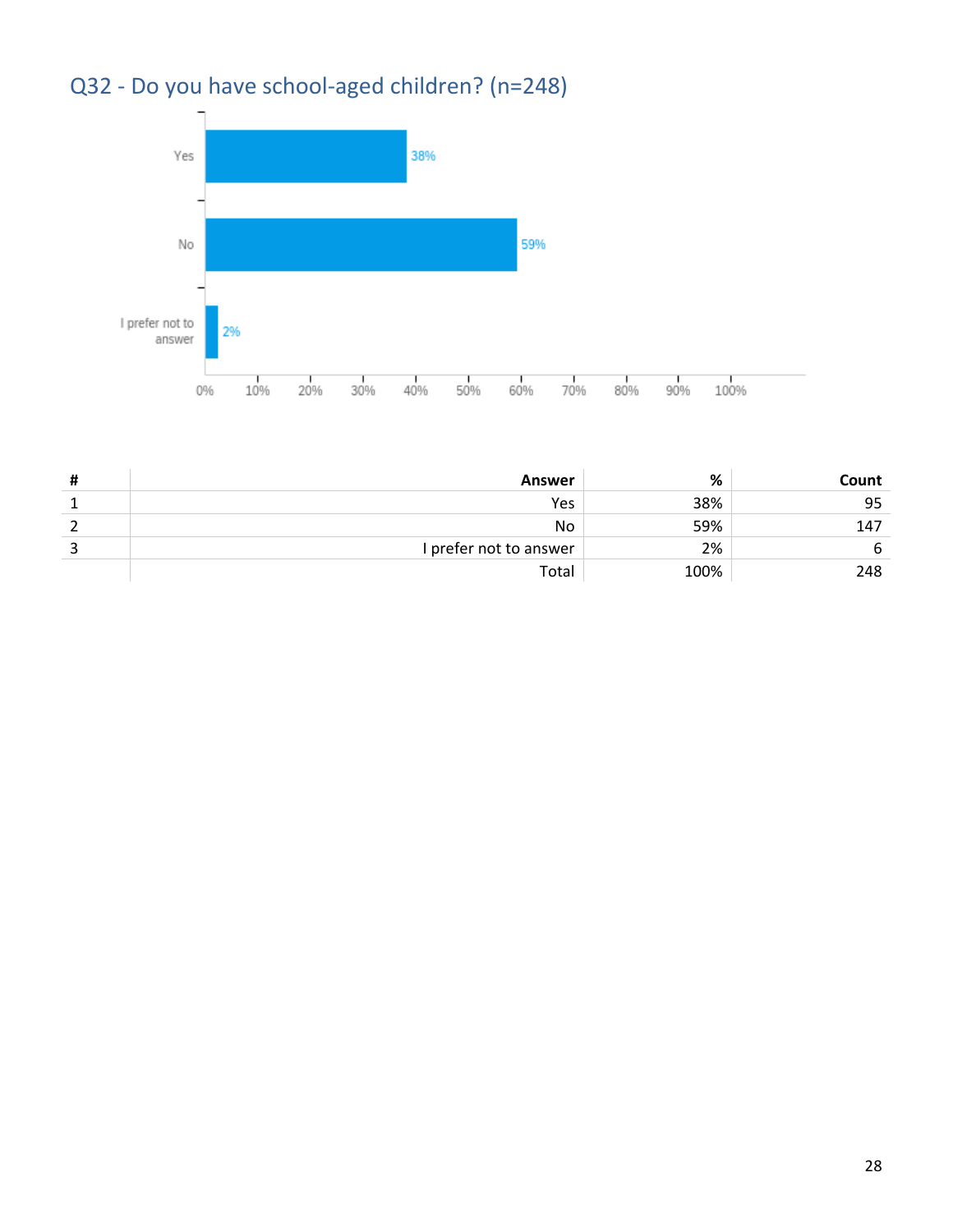<span id="page-28-0"></span>Q32a - Do you have one or more school-aged children that walk or bike to school (either alone, with you, or with someone else or a group)? (Select all that apply) (Age 5-10: n=64; Age 11-13: n=41; Age 14-17: n=34)

| <b>Question</b> | Walk |    | <b>Bike</b> |    | Do not Walk or Bike to School |    | Total |
|-----------------|------|----|-------------|----|-------------------------------|----|-------|
| Age 5-10        | 36%  | 23 | 23%         | 15 | 61%                           | 39 | 64    |
| Age 11-13       | 39%  | 16 | 27%         | 11 | 56%                           | 23 | 41    |
| Age 14-17       | 26%  | 9  | 21%         |    | 71%                           | 24 | 34    |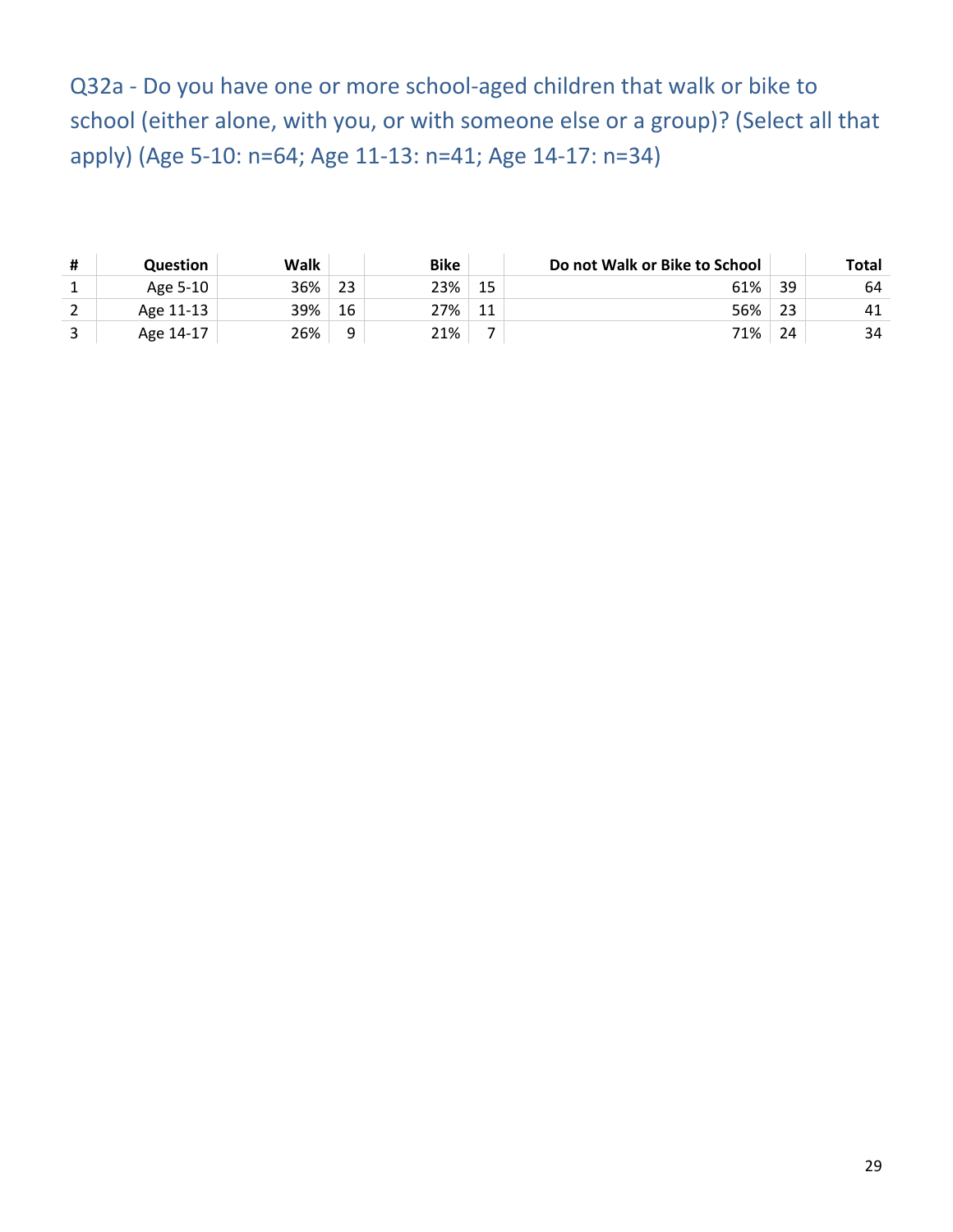### <span id="page-29-0"></span>Q33 - How many of the following does your household own or normally have use of?

| #             | <b>Question</b>                                                           | None (0) |     | One (1) |    | Two or more $(2+)$ |     | <b>Total</b> |
|---------------|---------------------------------------------------------------------------|----------|-----|---------|----|--------------------|-----|--------------|
|               | Passenger vehicle (car, SUV, etc.)                                        | 2%       | 4   | 23%     | 57 | 75%                | 183 | 244          |
| $\mathcal{L}$ | Motorcycle, moped, etc.                                                   | 85%      | 175 | 11%     | 22 | 4%                 |     | 205          |
|               | Bicycle (including electric-assist bicycle)                               | 13%      | 31  | 19%     | 45 | 68%                | 161 | 237          |
| 4             | Other form of human powered<br>transportation (skateboard, scooter, etc.) | 61%      | 133 | 15%     | 32 | 25%                | 54  | 219          |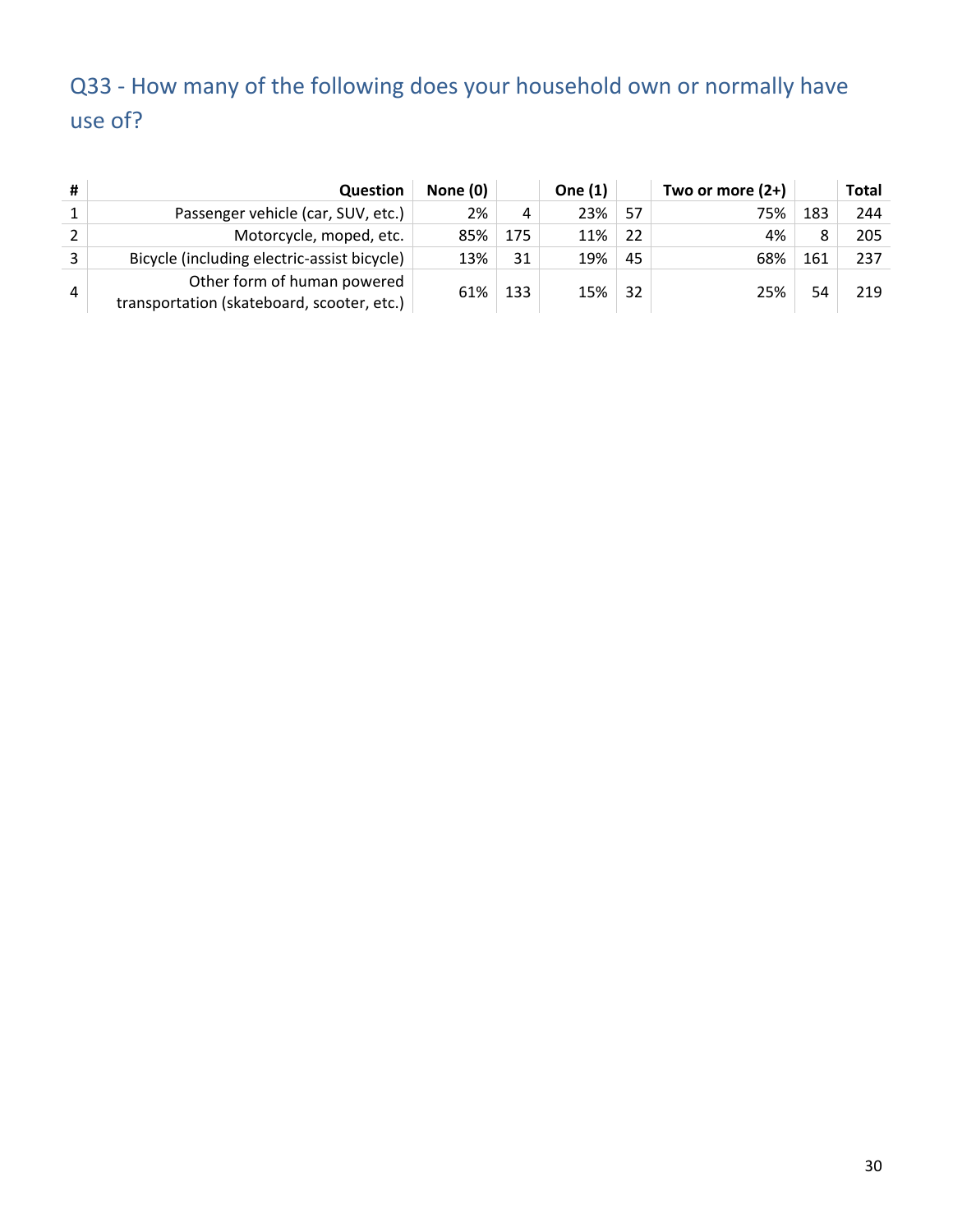#### <span id="page-30-0"></span>Q34 - Which best describes the combined annual income of all members of your household? (n=242)



| #  | Answer                 | %    | Count |
|----|------------------------|------|-------|
|    | Less than \$15,000     | 2%   | 6     |
|    | \$15,000-\$24,999      | 5%   | 11    |
| 3  | \$25,000 - \$34,999    | 4%   | 10    |
| 4  | \$35,000 - \$49,999    | 9%   | 21    |
| 5  | \$50,000 - \$74,999    | 17%  | 41    |
| 6  | \$75,000 - \$99,999    | 17%  | 40    |
|    | \$100,000 - \$149,999  | 17%  | 40    |
| 8  | \$150,000 - \$199,999  | 6%   | 15    |
| 9  | \$200,000 or more      | 2%   | 5     |
| 10 | I prefer not to answer | 22%  | 53    |
|    | Total                  | 100% | 242   |